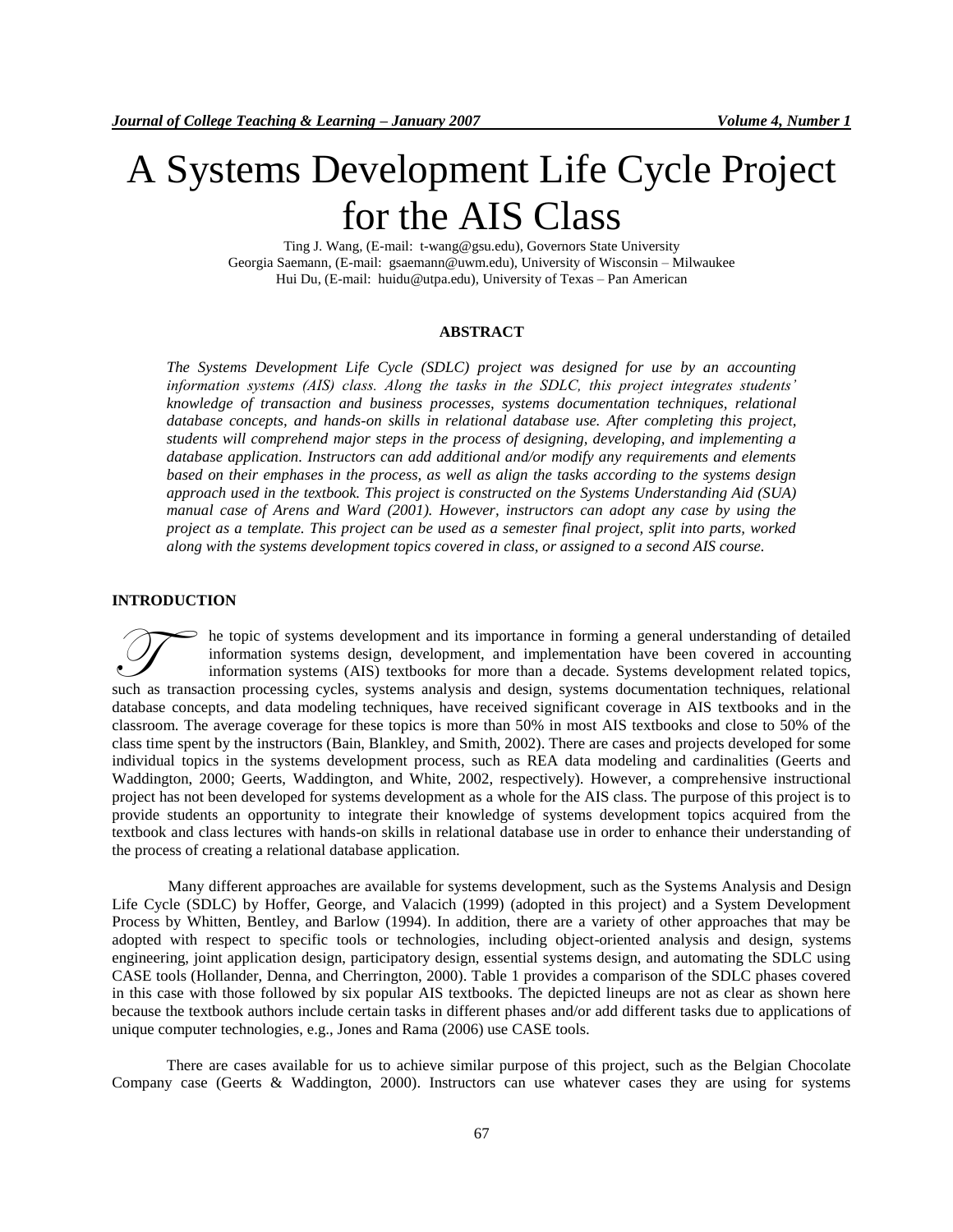development topics such as transaction/business processing cycles, flowcharts, etc. with appropriate modifications to the project. However, one primary criteria of using a case is to assure that students are able to acquire knowledge of and experience with detailed business activities and processes, and are familiar with traditional accounting cycles before engaging in this project. Understanding of business processes, including rules and policies, is a pre-requisite to systems design.

This project utilizes the materials from the Systems Understanding Aid (SUA) for Waren Distributing, Inc., a company that purchases and then re-sells small household appliances, such as toasters, can openers, etc. (Arens and Ward, 2001). The document flowcharts can serve as the background for the project with any supplementary information provided by the instructors. This project is flexible and can be assigned by any instructor regardless of the textbook used. The objectives of the SUA case are to help students become more knowledgeable about aspects of business processes and accounting systems. The case provides students opportunities to actually see and experience the paths of information flow, and help them understand relationships among the devices used in accounting systems (i.e., documents, chart of accounts, double-entry bookkeeping, journals, subsidiary ledgers, general ledgers, and financial statements).

We adopted the SUA manual case because of its popularity and because it helps students gain business and accounting experience which reinforce their knowledge acquired from business and accounting courses that they have taken before. Since the SUA case requires students to go through a manual process of preparing and processing raw documents, record transactions, understand and follow document flowcharts, go through an accounting cycle, and prepare financial statements, we believe it will be more effective in terms of the students' level of understanding of the business processes and accounting cycles, compared to other cases. As a result, students will have a broader and more complete knowledge about the system in order to handle the process of designing and implementing it in the SDLC. It will be an invaluable opportunity for students to experience and compare both manual and database systems with the same case.

This project, along with the SDLC, helps students integrate their knowledge of business processes acquired from the SUA case, knowledge of systems documentation techniques (i.e., document flowcharts and data flow diagrams) and relational database concepts (i.e., entity, normalization, & cardinalities) learned from the textbook and lectures, and hands-on skills obtained from relational database use. It provides students opportunities to understand and experience the process of creating a relational database application from scratch in a small scale system. The SDLC processes that this project follows include phases such as Systems Analysis, Logical Design, Physical Design, and Implementation, which are illustrated with the tasks involved in each phase in Figure 1.

In this project, we followed the SDLC and provided documentation of the process of systems development for the current "charge sale" of the sales/collection subsystem (or revenue cycle) in the SUA case and required students to do the same for the current "purchase/payment" subsystem (purchases of fixed assets and office supplies are excluded). We completed certain processes of the SDLC, except Project ID & Selection, Project Initiation & Planning, and Maintenance phases. We only covered the Coding and Testing tasks in the Implementation phase. Figure 2 presents the work flow of the project. It shows the flows and the interrelationships of the tasks between the phases. The arrows represent influences of one task over other tasks and/or phases.

We adopted this project in both undergraduate and graduate AIS classes as an individual final project for 2 years by one instructor (as described in this paper) and split it into 6 assignments as a group project by another instructor. However, there are many other alternatives in terms of how this project can be carried out. For example, we can require students to design and implement the current "Payroll" subsystem, go through a business process reengineering for any or all subsystems (e.g., combine the "Charge sale" and "Cash sale"), use REA (or E-R) in the "Conceptual Data Modeling" phase, use Microsoft Access (or FoxPro) in the "Implementation" phase, as an individual or a group project, and/or a combination of the above. Any of these will serve the purpose of this project, that is, integration of students' knowledge of systems development topics acquired over the AIS course and hands-on skills in relational database use by providing them opportunities to understand and experience the process of creating a relational database application.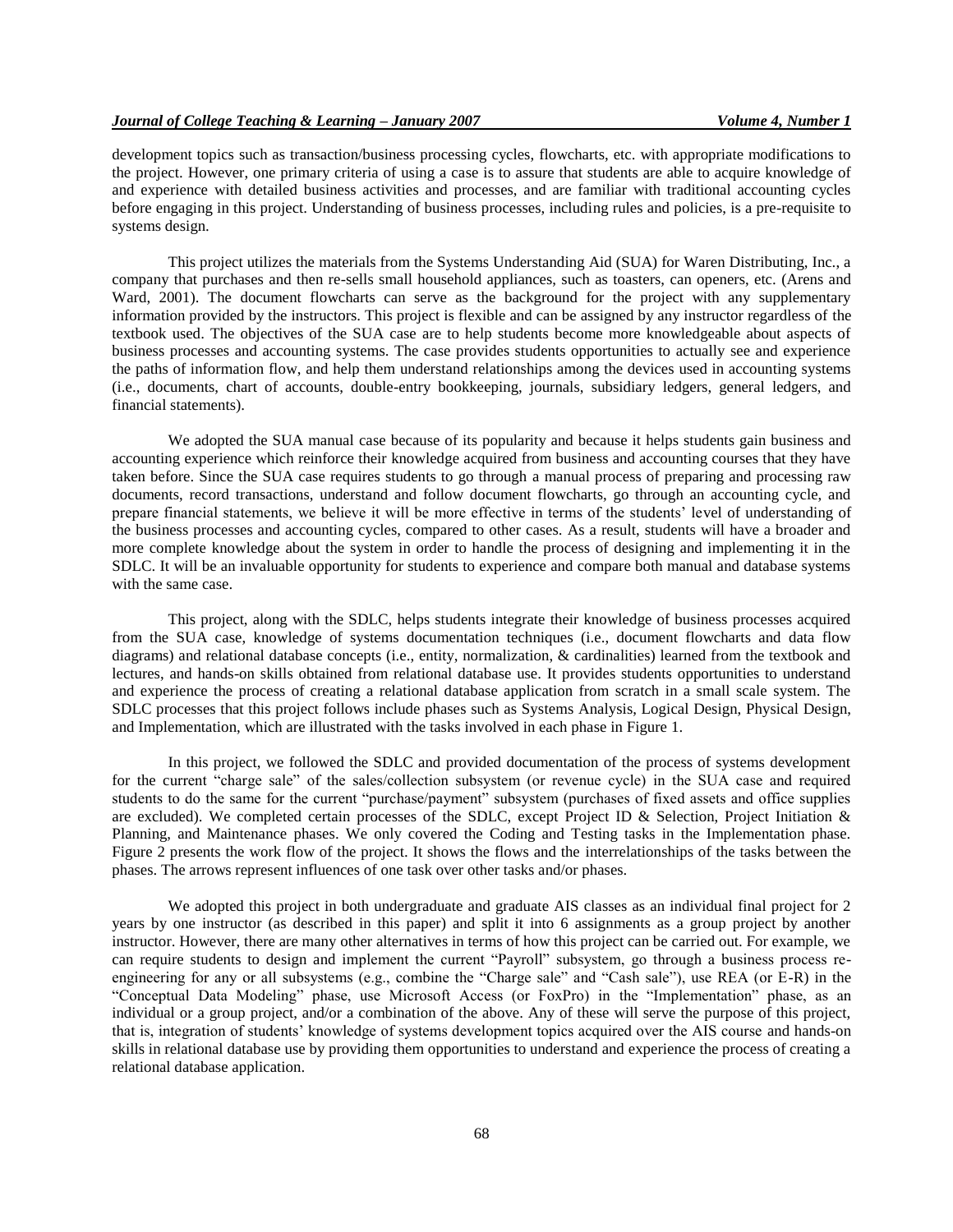## *Journal of College Teaching & Learning – January 2007 Volume 4, Number 1*

Manual completion of the SUA (or any other case) will provide the necessary foundation for this SDLC project. In addition, certain coverage is required before each phase in the SDLC. For example, coverage of systems documentation techniques is a prerequisite to the Systems Analysis Phase, coverage of relational database concepts is required before the Logical and Physical Phases, and coverage of MS Access are essential before the Implementation Phase.

This paper describes the process of systems development for the current "charge" sales/collection subsystem in section I and provides some teaching notes in section II.

## **PROJECT DESCRIPTION**

You have been asked to design and implement a relational database application for Waren Distributing, Inc. (i.e., SUA manual case). Below we documented the work involved in each phase of a database design following the traditional SDLC: 1) Systems analysis, 2) Logical design, 3) Physical design, and 4) Implementation for Waren's sales/collection subsystem, specifically their current "charge" sales/collection subsystem.

For this project, you are required to follow the same processes and document your work for their "Purchase/Payment" subsystem (excluding purchase of fixed assets and office supplies).

#### **Phase 1: Systems Analysis**

The systems analysis phase requires the following tasks: 1) definition of a company's systems requirements; 2) development of process; 3) logical, and 4) conceptual data modeling. A company considers costs, benefits, and feasibility in making its decision to implement a systems project. It must also establish responsibilities and a project timeline. We will discuss each of these below.

## *Task I: Defining Company's Systems Requirements*

The objectives of most of the systems projects are for efficiency and/or effectiveness of the information system process. From a company's point of view, they are looking at the bottom line, such as cost savings, possible benefits from more and better information provided to the decision maker, rate of return, etc. From the employees' point of view, they are looking for more and/or better information, ease of operations, ease of use and ease to learn, user-friendliness, etc. As a result, we must answer several questions about the system: what are users' expectations of the system? What decisions will the system support and what objectives will the system help the company to achieve?

Suppose that Waren wants to computerize their manual system to speed up the accounting process and cut down on human processing costs by capturing and processing most of its data on-line. Let's also suppose that Waren is not willing to get involved with a major business process re-engineering because of the costs involved and possible resistance from employees. As a result, we are going to design and implement a computerized system primarily based on their current manual system. We will educate the employees about the benefits of re-engineering business processes in the future.

Once we define the scope of the systems requirements, we will work on our understanding of the current systems involved by going through process, logical, and conceptual data modeling in this "Systems Analysis" phase.

#### *Task II: Process Modeling*

The objective of this step is to formalize our knowledge about the processes involved in the current system using graphical representation, i.e., Data Flow Diagrams (DFD). Process modeling involves preparation of hierarchical DFD to describe data flows and processes in the targeted system at different levels, such as a Context Diagram, Level 0 and Level 1 DFD. In sophisticated cases, more levels of descriptions may be required. We will follow the processes in the SUA case very closely based on its "current" system depicted in the document flowcharts,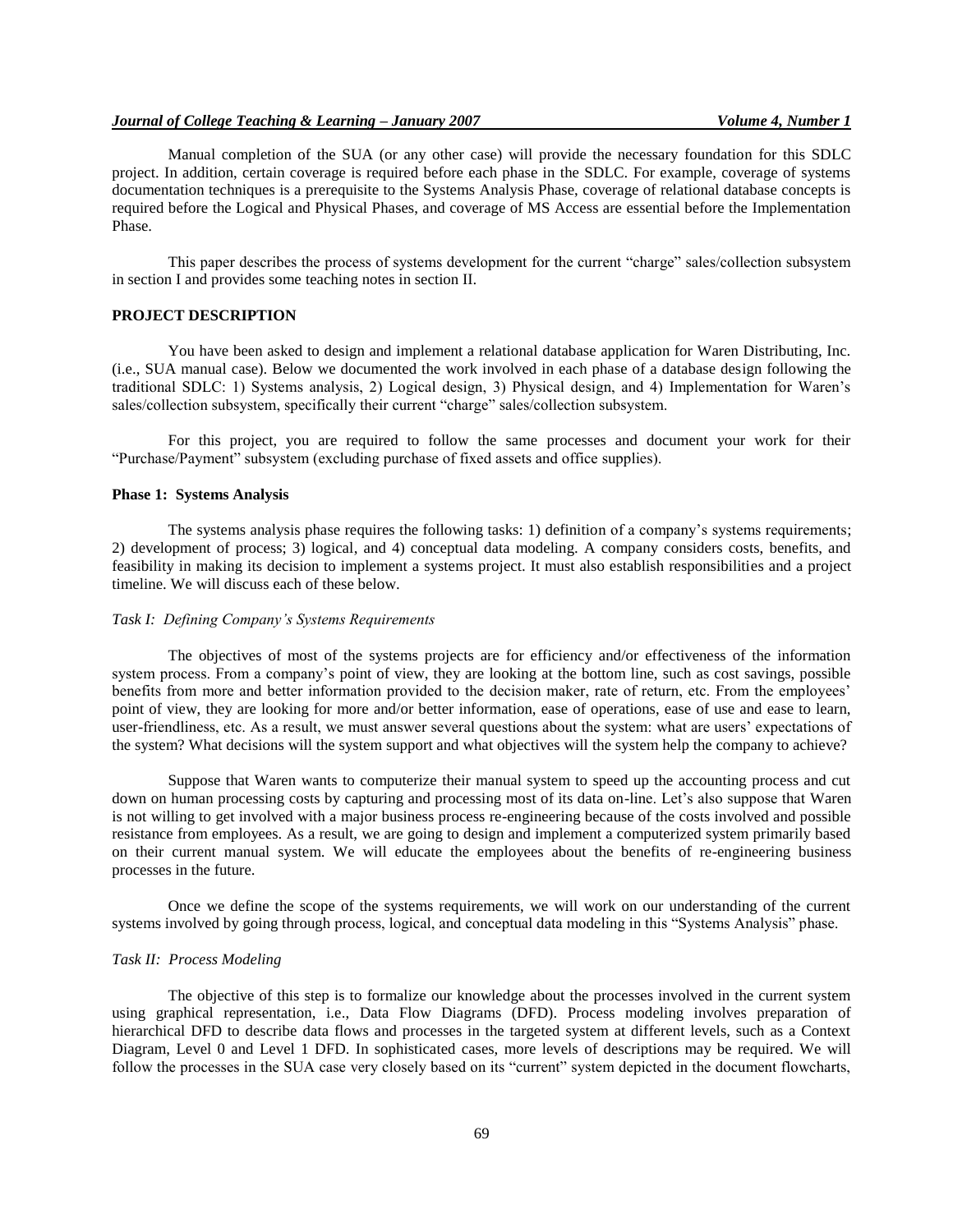which is concluded from our previous task, Defining Systems Requirements. We will not change any process without justifications.

According to Waren's "current" sales/collection subsystem, the DFD are depicted in Figure 3. The Context Diagram and Level 0 DFD are very similar to those depicted in some of the textbooks because they tend to follow the same processes of general information. There are three major processes in the Level 0 DFD: 1) Process order/return approvals, 2) Process shipments/receipts, and 3) Process payments/credits; two in the Level 1.0 DFD (in Figure 3-A): 1) Approve order requests and 2) Approve return requests; seven in the Level 2.0 DFD (in Figure 3-B): 1) Fill orders, 2) Prepare bill of ladings, 3) Generate bill of lading information, 4) Prepare sales invoices, 5) Generate sales invoice information, 6) Prepare receiving reports, and 7) Generate receiving report information; and six in the Level 3.0 DFD (in Figure 3-C): 1) Endorse checks, 2) Record cash receipts, 3) Prepare bank deposits, 4) Generate cash receipts information, 5) Prepare credit memos, and 6) Generate credit memo information.

## *Task III: Logical Modeling*

The objective of logical modeling is to produce structured descriptions and diagrams that enumerate the logic contained in each process denoted by the most detailed level of DFD. Again, we will follow the exact procedures from the SUA case closely, based on the conclusion from our Defining Systems Requirements task mentioned above. As noted in Figure 3-B, the Level 1 DFD of the Shipments/Receipts Process includes seven processes of which three of them (2.3, 2.5, and 2.7) relate to generating reports and do not require logical models (assuming there is only one simple type of reports provided to users in each process in this case). Table 3 provides an example of logical descriptions for processes 2.1 and 2.4 in the Level 1 DFD, which are **not** described in the DFD; they explain more specifically about how data are used and processed. As an example of this, Table 3 shows that the process of "Fill Orders" begins with picking each ordered item from inventory. Pick the quantity if there are sufficient amount of items in stock, or prepare for partial or back-order shipment if there are insufficient amounts or out of stock, respectively. Table 3 also shows the logical process of the "Prepare Sales Invoices". In addition, we can also use program flowcharts to describe these logical processes (not included in the project).

## *Task IV: Conceptual Data Modeling*

In this phase, a conceptual data model will be developed to depict 1) the entities for which we want to store data about business activities and 2) the business rules and policies governing interrelationships between these data entities. This data model provides the blueprint for the design of the relational database structure. There are many ways to come up with the data model, such as using REA or E-R data modeling. However, we will adopt the E-R data modeling using the data stores identified from the Process Modeling task.

To obtain the entities required for the sales/collection subsystem, we use the DFD from the most detailed level depicted in Figure 3-A, 3-B, and 3-C. All of the data stores depicted in the DFD will serve as a basis for figuring out the entities required. Table 4 lists all of the processes and data stores identified from the "current" sales/collection subsystem at Waren Distributing, Inc. In a few cases, some of these data stores and processes may be retained as manual files/processes that will not be included in the data model, or may be accessed via an Electronic Data Interchange device linking to suppliers/customers systems directly. As a result, not all of the data stores will be included depending on the proposed design of the system. In this project, we will include everything except the "approval" and "fill orders" processes which will remain unchanged as manual processes in the system. As a result, we will not include data stores such as "Customer Order" and "Return Request" in the data model. We assume that all of the information generation processes involve only one type of report.

Figure 4 shows the conceptual data model based on the data stores summarized in Table 4 and business rules and policies adopted by Waren Distributing, Inc. from the SUA case (Note: Customer, Employee, and Zip Code tables are included during the normalization process in Task I, Phase 2 below).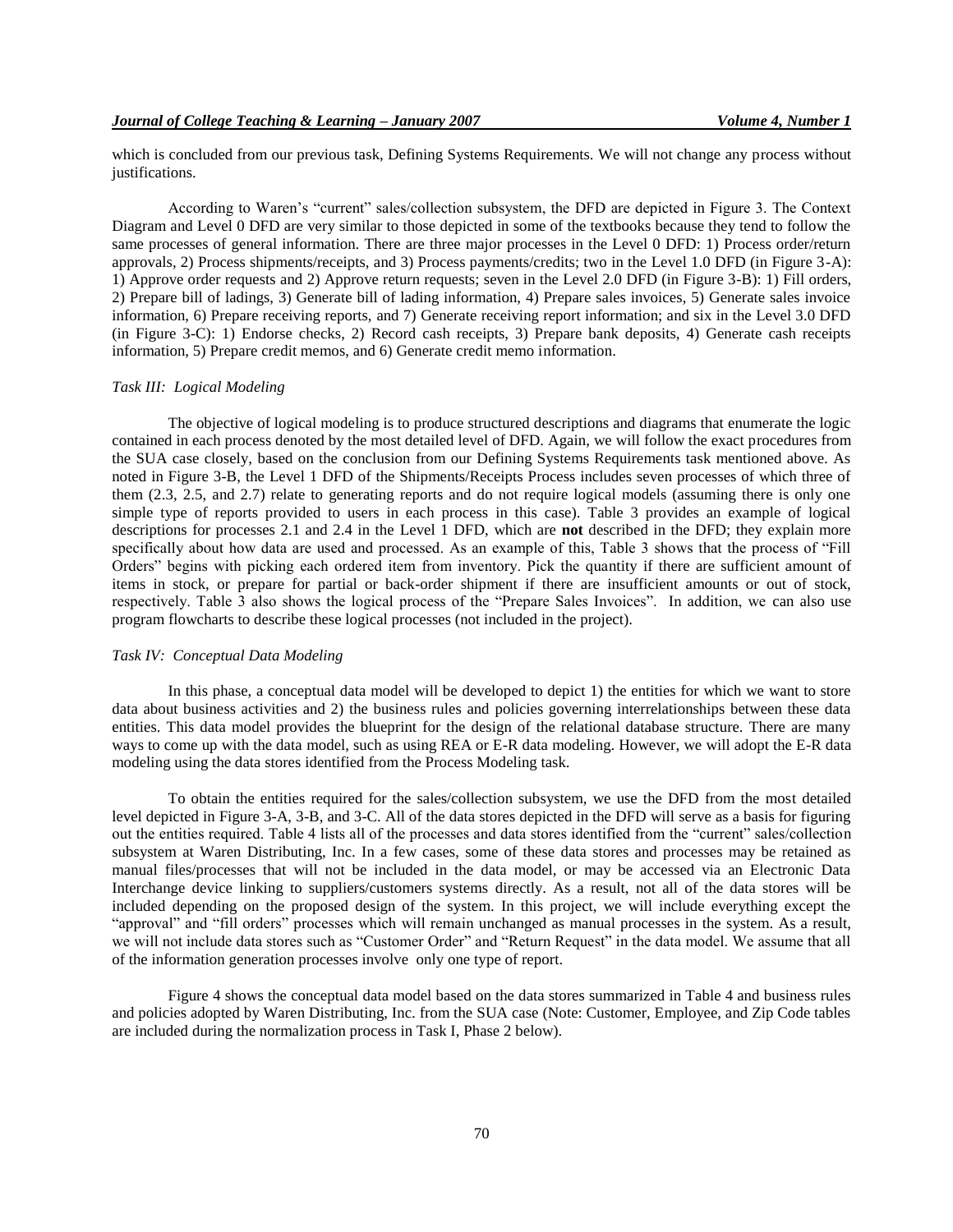## **Phase 2: Logical Design**

The logical design phase of a database involves a detailed draft of tables, forms, reports, interfaces, and dialogues, which will eventually be used in the Implementation phase later (see Figure 2). The work that we have come up with from the previous phase, Systems Analysis, is used in the logic design phase to further develop the system. Specifically, the data model that we obtained from the "Conceptual Data Modeling" task is used in the "Define Data Structure" and the work from the "Logical Modeling" and "Define Systems Requirements" in "Design Program Interfaces", "Design Input Interfaces", and "Design Output Format" tasks (See Figure 2).

#### *Task I: Data Structures*

The context dictionaries created previously in the "Process Modeling" task (in Figure 3-A, 3-B, and 3-C) provide a list of the data elements to be included in the data stores. However, the data stores obtained from this list are not normalized. They are simply recognized through the process modeling of its current sales/collection subsystem. To achieve database normalization, certain forms (also called properties or constraints) must be imposed on the data stores (entities/tables) in the database. The least restrictive form is called the first normal form, followed by the second, third, Boyce-Codd, fourth, fifth, and Domain/Key forms. Most accounting systems require the use of the first three normal forms (Perry and Schneider, 2005). The first normal form restricts repeating attributes (or fields) and divisible data in an attribute. The second normal form requires dependency of the non-key attribute(s) on the key attribute(s), and the third normal form eliminates transitive dependency which means that non-key attributes cannot be dependent on any other non-key attributes (for more detailed information, see Gelinas, Sutton, and Fedorowicz, 2004).

To apply the normalization process, please follow the instructions from the textbooks for all entities to the third normal form. All data fields that flow into and out from a data store will be used as attributes to populate the specific entity (see the context dictionaries in the DFD in Figure 3-A, 3-B, and 3-C). Apply the relationships based on the business policies and rules adopted in the SUA case. Figure 4 shows the simplified E-R data model of the sales/collection subsystem with normalized entities for the SUA case.

To obtain the detailed attributes (fields) for tables, we will need to use the normalized entities shown in Figure 4. Table 5 lists the normalized table structures. We included two additional tables, Carrier and Location, in order to reduce the degree of redundancy and eliminate inconsistency. Foreign keys, bridge tables, and detailed table structures are included later in Phase 3, Physical Design.

## *Task II: Program Interfaces*

A switchboard (or main menu) will be created, which contains buttons linking to each data entry screen and each report display designed for the current sales/collection system application. There will be six buttons for recording and reviewing each account in Carrier, Customer, Employee, Location, Product, and Zip Code tables, five buttons for recording and reviewing records in the processes such as Prepare Sales Invoice, Prepare Bill of Lading, Prepare Receiving Report, Record Cash Receipt, and Prepare Credit Memo, and eleven buttons for previewing and printing reports for all of the six accounts and five processes (see Table 5). A sketch of the switchboard needs to be created as a guide for the implementation. However, Figure 5 shows the actual switchboard created later in the "Implementation" phase in the process.

## *Tasks III & IV: Input Interfaces & Output Format*

For the input and output screens/formats in which data will be captured, displayed, and/or printed, we will follow those existing forms/reports used in the manual system from the SUA case closely as concluded from the Define Systems Requirements task (i.e., possible resistance from employees for new looks). To ease data entry and prevent typos in some data fields, we will create user-friendly interfaces and dialogues, such as pull-downs, record navigation and operation buttons, etc. We will create these input interfaces on displays/screens for all six accounts and five processes mentioned previously in the Program Interfaces task which is originated from Table 5. Figure 6 shows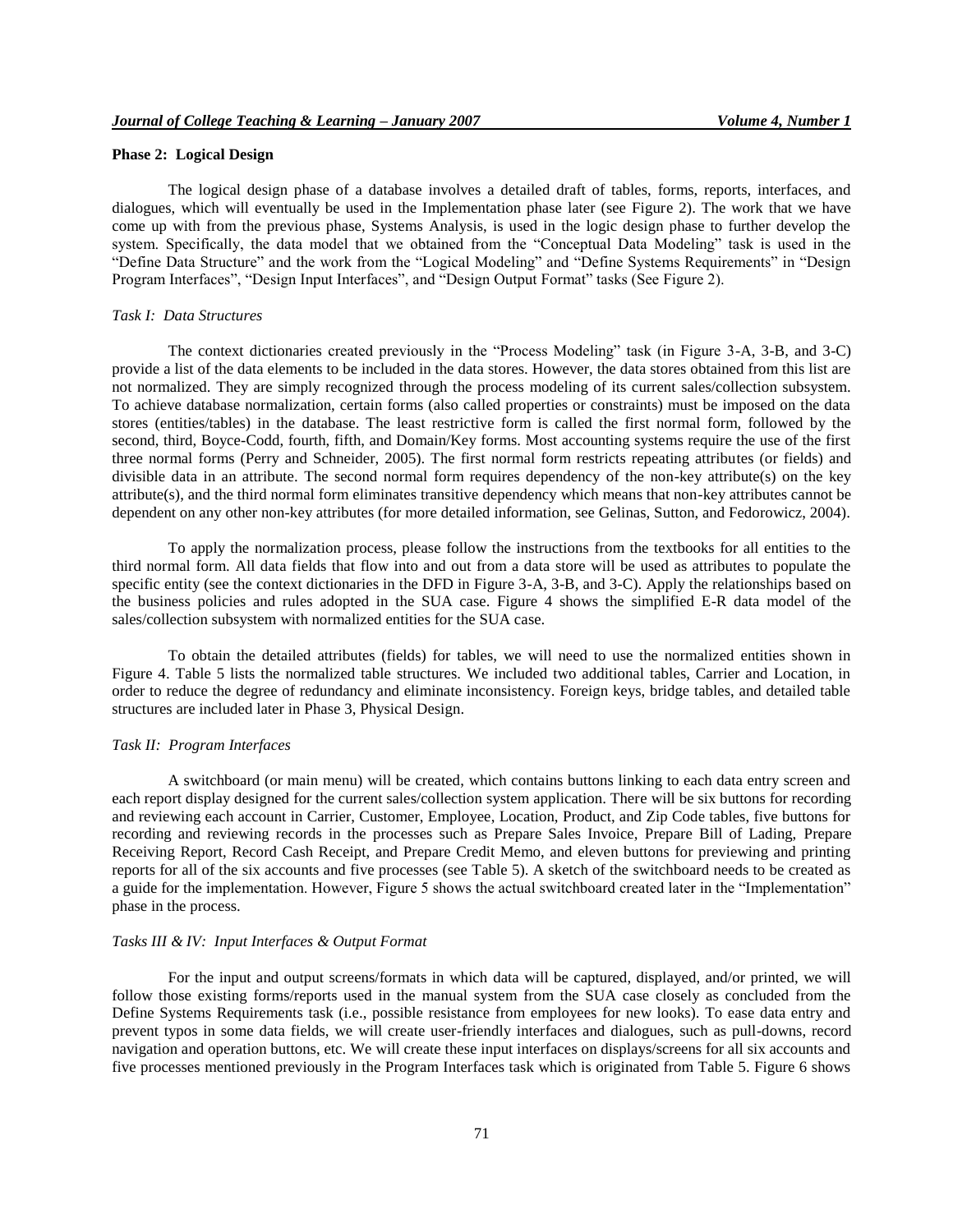the input screen for the sales invoice created later in the Implementation phase, which appears as the actual sales invoice document used in the case.

We will follow the formats of the actual documents and reports from the SUA case in the design of the output for all eleven reports mentioned in the Program Interfaces task.

### **Phase 3: Physical Design**

In this phase, the specific structure of the tables and the interrelationships between the tables are set forth. Structure details include field name, data type, field size, format, and other field properties. The field name should be concise but descriptive of the element. Define the data type, field size, format, and other field properties if there are any. The specifications can be found in MS Access software (e.g., field size and format).

#### *Task I. File Design*

The basic elements in the tables and the interrelationships between the tables were determined in the Data Structures task in the Logical Design phase (see Figure 4 and Table 5). Since these are normalized tables (i.e., data redundancy is reduced and data inconsistency can be eliminated when referential integrity is imposed), we need to create foreign keys in the related entities so that these entities can be physically linked to each other (this is the reason that data redundancy is minimized rather than eliminated). Primary and foreign keys must be identified in the physical design phase to establish the actual links between tables. Since we are using relational database management software in the implementation for the project, we need to create bridge (relationship) tables for many-to-many relationships as well.

The primary key is listed first with underlines and followed by any foreign keys in the brackets. Table 5 presents a partial list of these table structures.

## *Task II: Database Design*

Based on the table structures listed in Table 5 and their interrelationships, we will be able to come up with a database structure shown in Figure 7 which is taken from the Relationships in Access created later in the Implementation phase.

## **Phase 4: Implementation**

Implementation includes coding, testing, and installing the new database system based on the logical and physical designs already developed in previous phases. MS Access is used to implement the database for this project. Table 6 lists tables, forms, and reports needed for this project.

## *Task I: Coding*

- 1. Create the tables based on the field names, data types, field size, and format specified in the File Design task in the Physical Design phase in Table 5. It is not necessary to specify foreign keys in MS Access because they are recognized by the system once the relationships are established.
- 2. Establish links between the tables created based on the relationships specified in the Database Design task in the Physical Design phase in Figure 7.
- 3. Use Access Forms object to create the switchboard and data entry forms according to the specifications determined in the Logical Design phase (see Figure 5 and 6). The layout of the data entry forms should correspond as closely as possible to the paper documents in the manual SUA in order to minimize possible resistance from employees (discussed in the Define System Requirements task in the System Analysis phase). Use Macros to make record navigation and operation as user-friendly as possible. On each data entry form,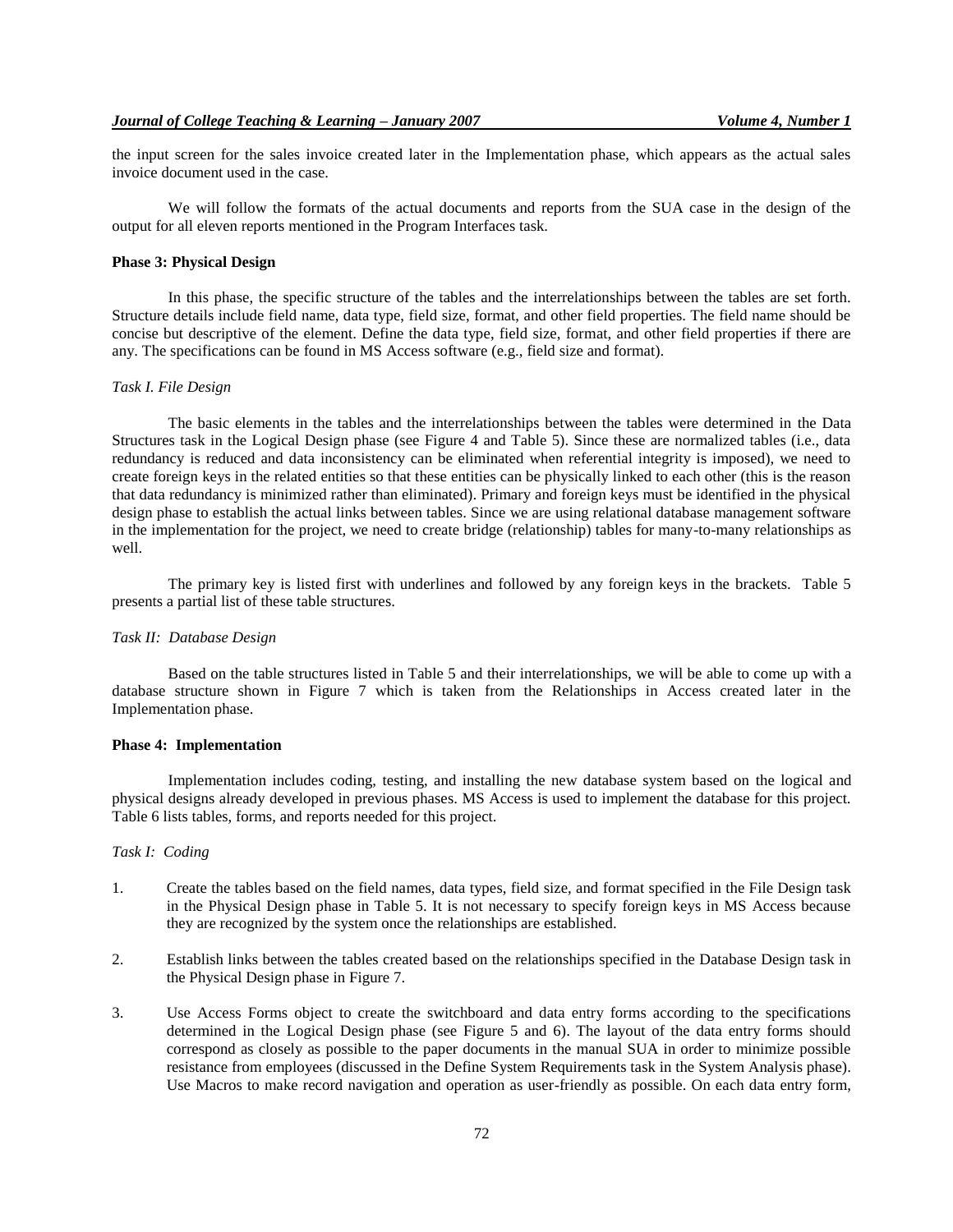include a form navigation button which can close the data entry form and return to the switchboard (or main menu). Use Combo Box devices for the data fields to ease the data entry, which link to an account table, such as Carrier, Customer, Employee, Location, Product, and Zip Code.

4. Use Access Reports object to create reports according to the specifications discussed in the Logical Design phase. Use Queries as needed for retrieving data. The layout of the reports should correspond as closely as possible to actual paper documents in the manual SUA.

## *Task II: Testing*

Test the data entry forms by entering some fictitious data in Table 7 (see the actual case for more data). Test data entries to all data fields, combo boxes, and buttons on data entry forms for six accounts and five processes.

## **TEACHING NOTES**

#### **Overview**

This project was targeted on the SDLC topic and designed for use in an AIS class at either the graduate or undergraduate level. It requires coverage of transaction and business processes, systems documentation techniques (i.e., both document flowcharts and data flow diagrams) and relational database concepts (i.e., E-R or REA, normalization, and cardinalities), and familiarity with MS Access. Perry and Schneider's MS Access 2003 (2005) provides a good resource aid, reducing the amount of time required in class to cover the technical aspects of working with the program. Pillsbury and Wang (2002) also provided a series of assignments targeting most of the objects in Access (e.g., Tables, Forms, Queries, and Macros). The use of MS Access, as opposed to some other database program, is beneficial because many students already have it on home computers, which eliminates the need for them to work exclusively in University computer labs. However, the authors are willing to provide additional instructions about MS Access if requested.

We strongly recommend assigning work (i.e., tasks in the phases) throughout the semester to give students, especially undergraduate, immediate hands-on examples of systems design topics. We also recommend presenting to students the completed processes and their interrelationship and connections of tasks between phases (see Figure 2) before and after they begin to learn about the next task and/or phase in the SDLC.

#### **Systems Analysis Phase**

#### *Systems Requirements*

In this project, we required students to design and development a relational database system based on the "current" manual system of the company in the SUA case. However, as we mentioned in the project, instructors can modify the requirements based on their emphasis in the class. For example, instructors can ask students to propose a new design by going through a business process re-engineering for a subsystem (e.g., use the interview method in Geerts & Waddington, 2000) and/or use REA data modeling instead. The solution is going to be varied depending on the conclusions from the Define System Requirements task that students come up with. We are willing to discuss solutions for different scenarios.

## *Process Modeling*

Information about DFD can be found in Supplement Chapter A and throughout the text in Hollander, Denna and Cherrington (2000), in Chapter 2 of Gelinas, Sutton, and Fedorowicz (2004), and in Chapter 3 in Romney and Steinbart (2006). Although context dictionaries are only found in Hollander, et al. (2000), they are very easy to comprehend. They provide a list of data items required in a data flow, which helps to form the table structure in the later development.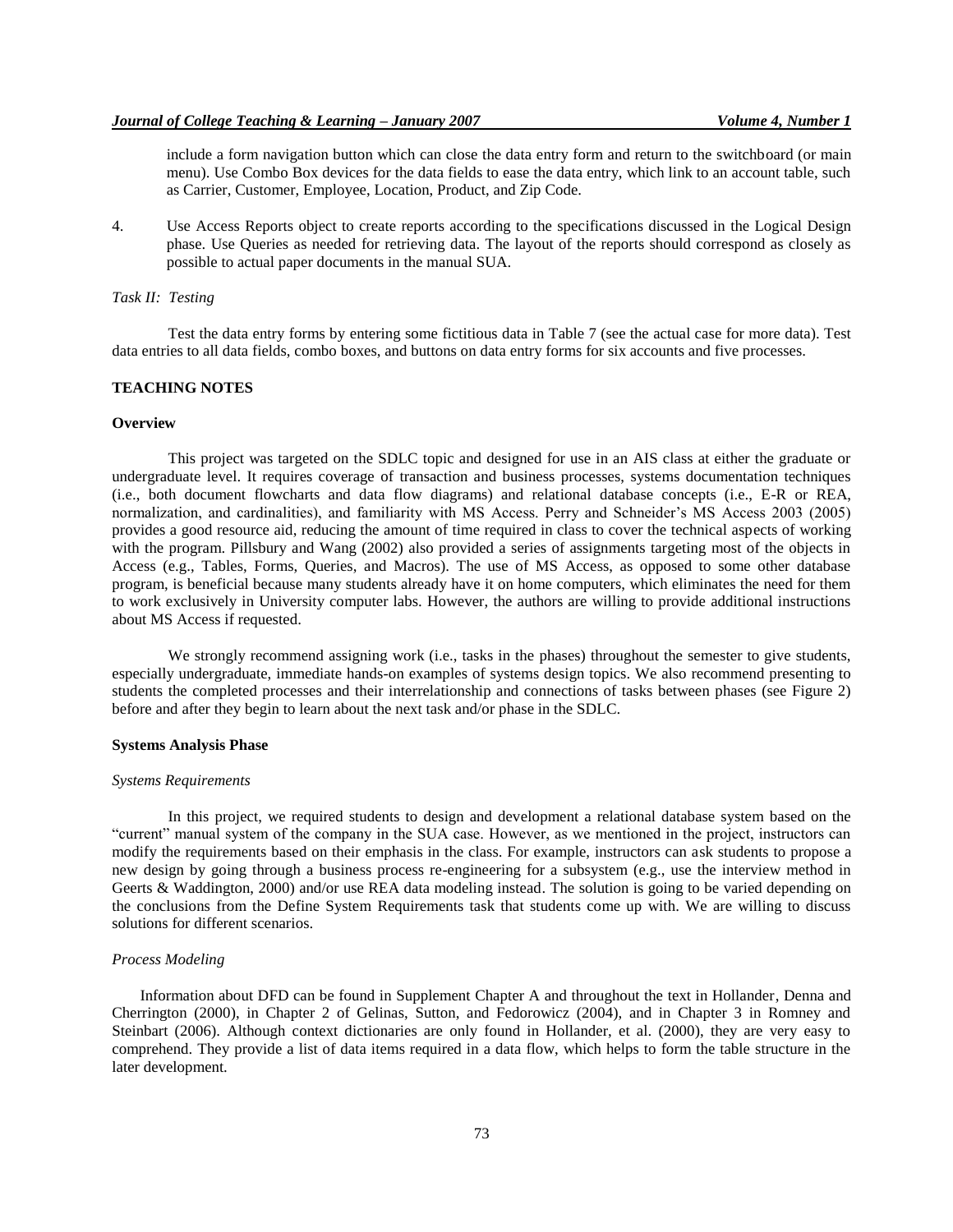For this project:

- The context diagram provides a very basic overview with only one process (sales/collection).
- The Level 0 DFD includes the three processes included in the sales/collection subsystem: customer order/return, shipment/receipt, and payment/credit.
- The context dictionaries define the specific elements or attributes in each of the data flows. Each element represents a data field that is needed to process a transaction and/or provide information for decision-making purposes. For this project, we closely followed the data provided in the current system in the SUA case. It is important, however, to discuss with students the need to evaluate data included in existing forms and reports with information users and providers before creating a context dictionary for the proposed system. This evaluation is essential to assure more efficient and effective modeling.

#### *Logical Modeling*

In this section, students document the logical procedures required for some of the processes in the Level 1 DFD in this case. These detailed procedures vary company by company and change with advancing technologies. Logical modeling is the focus of a business process re-engineering. More information can be found in Chapter 4 of Hollander et al. and in Chapter 10 and 11 of Gelinas, Sutton, and Fedorowicz. Students should recall how purchases and payments were processed in the manual SUA and modify, as needed, for a computerized system.

## *Conceptual Data Modeling*

This project utilizes an Entity-Relationship (E-R) conceptual method (Chen 1976; Batini et al. 1992) to come up with a data model. However, the REA data modeling can be used as well (see Geerts & Waddington, 2000).

#### **Logical Design Phase**

The logical design phase focuses on the layout of user interfaces (i.e., the display of the input and output screens), organization of the interfaces, and output reports. For this project, students will simply follow the design of manual documents and reports from the SUA. It is worthwhile, however, to describe ways in which user interfaces, windows and dialogues, and navigation aids can be designed to ease data entry and ensure data are entered correctly. This will help students to complete the project. Further, although the logical design for this project is relatively simple, Chapter 6 of Post (1999) provides more extensive material.

Good discussions of cardinalities are provided in Chapter 4 of Hollander et al. (2000), Chapter 16 of Romney and Steinbart (2006), and Chapter 3 of Gelinas, Sutton, and Fedorowicz (2004). The cardinality indicates the number of records of a table that are related to a record of another data file. For example, a zero-to-one minimum cardinality between customer and invoice would indicate that the Customer data file might include entries that have never purchased merchandise from Waren (i.e., new customer). Further, at least one customer must be identified for every invoice. Note that a database can be designed without defining minimum cardinalities but maximum cardinalities are required. The maximum cardinality must be identified because it determines how related data files are physically linked. Further, there are many ways to present the cardinalities and relationships, such as Batini, Elmasri, and maximums-only conventions (see Romney and Steinbart, 2006).

#### **Physical Design Phase**

Chapter 6 of Perry and Schneider (2005) provides an excellent discussion of table layout specifications including field names, data type, field size, and other properties for the revenue cycle.

Foreign keys must also be included in main tables to establish many-to-one links with other tables. As already noted, separate relationship tables are required for many-to-many relationships. For main tables (with a manyto-one relationship), the foreign key is entered in the table with the *many* cardinality. For example, a *many* cardinality is recorded for the Invoice process in its relationship with Customer. Therefore, the Invoice table must include a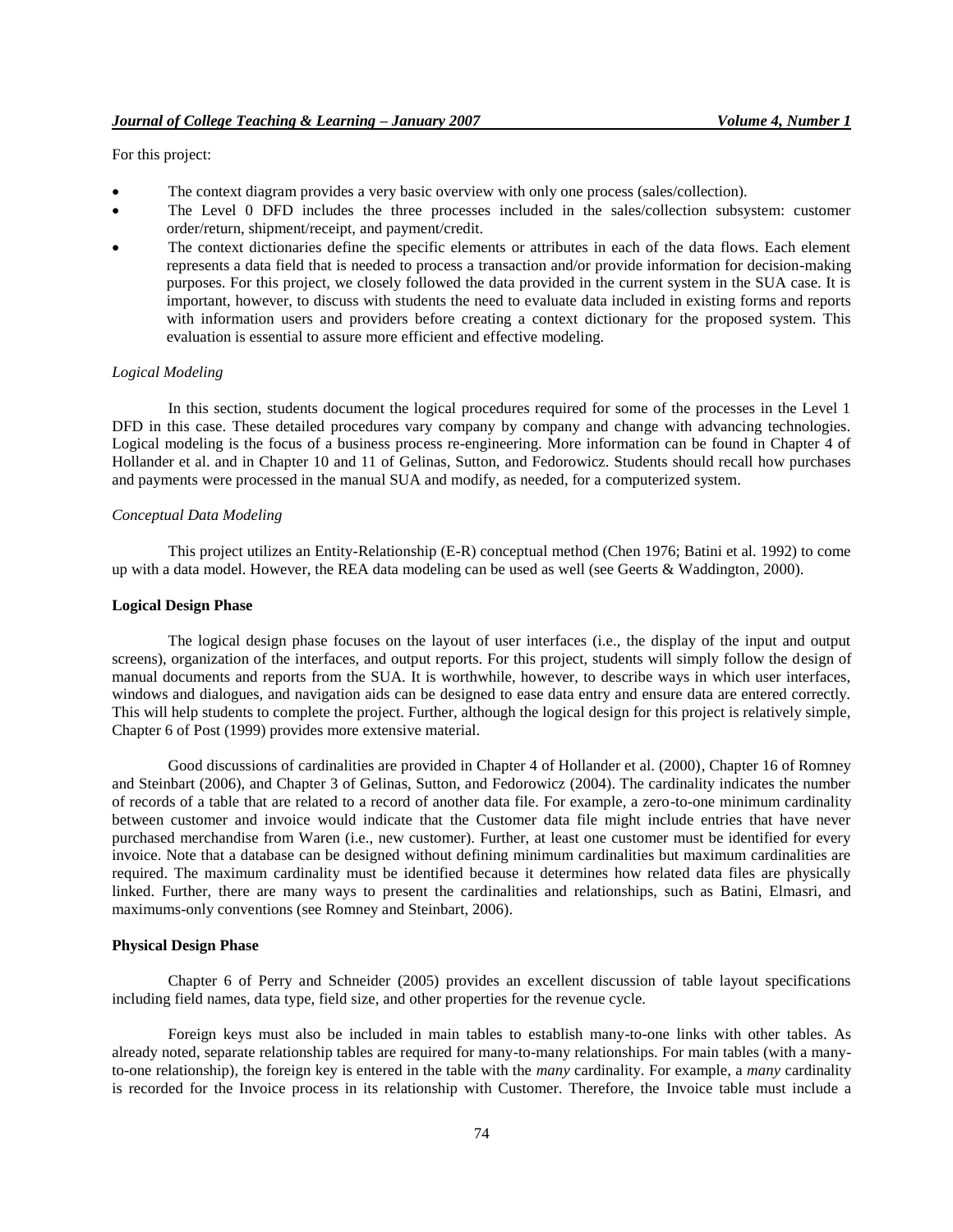foreign key to link it to the Customer table, which has a cardinality of *one*. The foreign (or linking) key in the Invoice table is the key from the Customer table.

Students may find it more efficient to complete the physical design of their data files (tables) directly in their MS Access database, but it may not be effective because there may be too many things involved at the same time. However, in the reality, these tasks are performed by different people (e.g., system analysts and programmers).

## **Implementation Phase**

Implementation is the most difficult and time-consuming element of the project. If possible, it is helpful to provide computer lab time with assistants who understand MS Access. When competent lab assistants are not available, we found it worthwhile to set aside an hour of class time to discuss problems encountered and demonstrate solutions. In either case, the instructor will also need to be available to answer questions. Incorrectly designed tables are very difficult to fix down the road and, based on our experience, the process is more frustrating than worthwhile from a teaching perspective.

Refer students to Chapters 4 and 5 of Perry and Schneider (2005) for help in creating forms and reports. Assignment #2 & #3 in Pillsbury and Wang (2002) also targeted at the Access objects such as Forms and Macros. We are also willing to provide instructions if requested.

## **Grading & Schedule**

Figure 1 provides a summary of the SDLC tasks along with work involved and work presented in the project. Instructors can use it as a guide to allocate the grades and schedule for the coverage in class and deadlines.

#### **REFERENCES**

- 1. Arens, Alvin A. and D. Dewey Ward. 2001. *Systems Understanding Aid*. 5<sup>th</sup> edition. Okemos, MI: Armond Dalton Publishers, Inc.
- 2. Bain, Craig E., Alan I. Blankley, and L. Murphy Smith. 2002. An Examination of Topical Coverage for the First Accounting Information Systems Course. *Journal of Information Systems* (Fall): 143-164.
- 3. Batini, Carlo, Stefano Ceri, and Sham Navathe. 1992. *Conceptual Database Design: An Entity-Relationship Approach*. Redwood City, CA: Benjamin/Cummings Publishing Co.
- 4. Chan, P. 1976. The Entity Relationship Model Toward a Unified View of Data. *Transactions on Database Systems* 1: 9-36.
- 5. Geerts, Guido L. and Barbara A. Waddington. 2000. The Belgian Chocolate Company: A Dynamic Data Modeling and Database Design Case for the Accounting Information Systems Class. *Journal of Information Systems* (Spring): 53-74.
- 6. Geerts, Guido L., Barbara A. Waddington, and Clinton E. White. 2002. Stevie: A Dynamic, Between-Instructor Collaborative Internet Tool for Learning Cardinalities. *Journal of Information Systems* (Spring): 75-90.
- 7. Gelinas, Ulric J., Jr., Steve G. Sutton, and J. Fedorowicz. 2004. *Business Processes and Information Technology*. Mason, OH: South-Western College Publishing.
- 8. Hall, James A. 2004. *Accounting Information Systems*. 4th Edition. Cincinnati, OH: South-Western College Publishing.
- 9. Hoffer, J. A., J. F. George, and J. S. Valacich. 1999. *Modern Systems Analysis and Design*. Reading, MA: Addison-Wesley.
- 10. Hollander, Anita S., Eric L. Denna, and J. Owen Cherrington. 2000. *Accounting, Information Technology, and Business Solutions*. 2nd Edition. Burr Ridge, IL: Irwin.
- 11. Jones, Frederick and Dasaratha Rama. 2006. *Accounting Information Systems: A Business Process Approach*. 2<sup>nd</sup> Edition. Mason, OH: South-Western College Publishing.
- 12. Perry, James T. and Gary P. Schneider. 2005. *Building Accounting Systems Using Access 2003*. Mason, OH: South-Western College Publishing.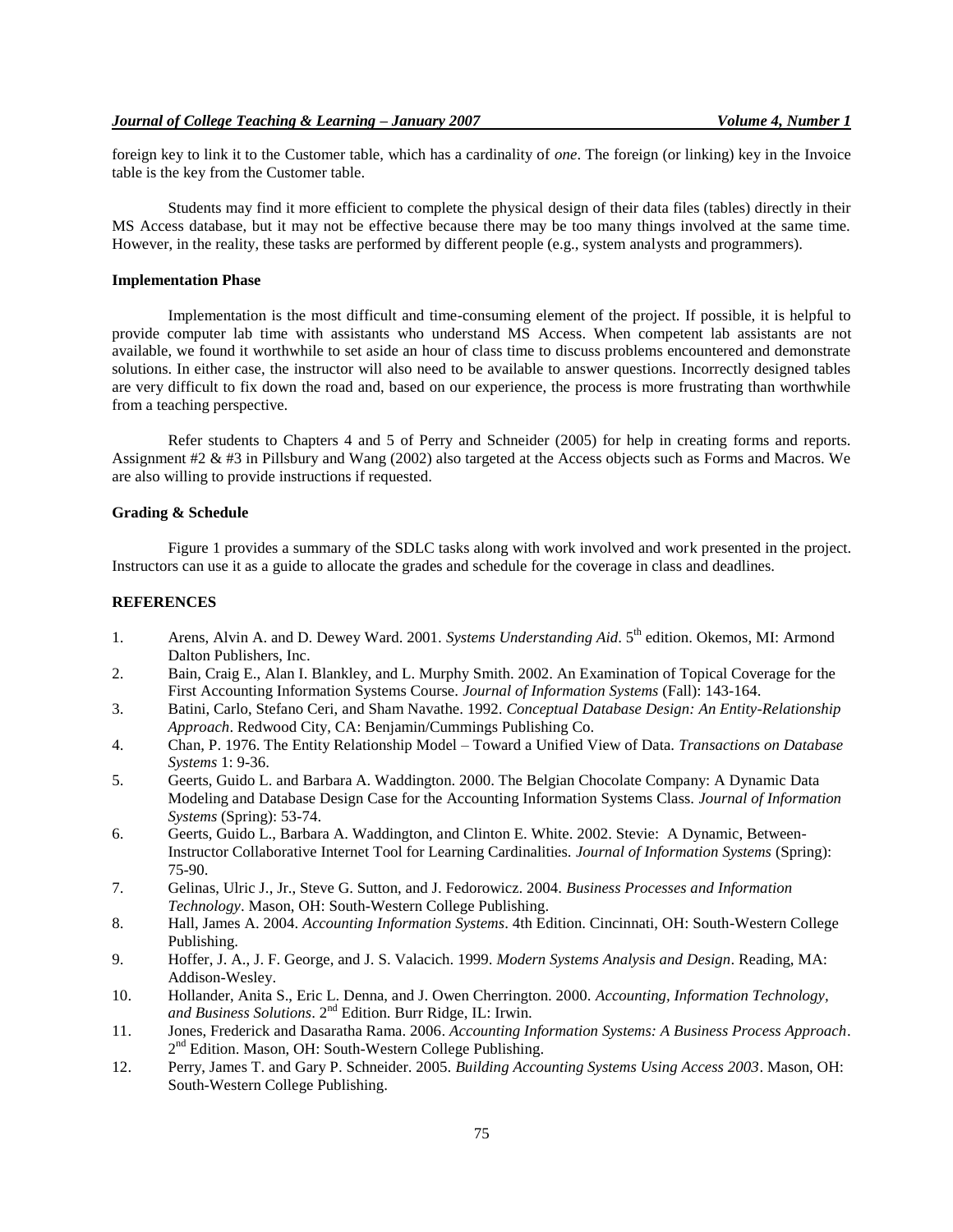- 13. Pillsbury, Ceil M. and Ting J. Wang. 2002 . Supplemental Materials for Database Management System Knowledge and Skills in the Accounting Information System Course. *The Review of Business Information Systems* (Winter): 1-6.
- 14. Post, Gerald V. 1999. *Database Management Systems: Designing and Building Business Applications*. Boston: Irwin/McGraw-Hill.
- 15. Romney, Marshall B. and Paul J. Steinbart. 2006. *Accounting Information Systems*. 10<sup>th</sup> Edition. Upper Saddle River, NJ: Prentice Hall.
- 16. Whitten, Jeffrey L., Bentley, Lonnie D., and Barlow, Victor M. 1994. *Instructor's Guide to Accompany Systems Analysis and Design Methods*. 3rd Edition. Burr Ridge, IL: Richard D. Irwin.
- 17. Wilkinson, Joseph W., Michael J. Cerullo, Vasant Raval, and Bernard Wong-On-Wing. 2000. *Accounting*  Information Systems: Essential Concepts and Applications. 4<sup>th</sup> Edition. New York: John Wiley and Sons.

**Availability:** Upon request, the authors will provide a sample MS Access database file for this project.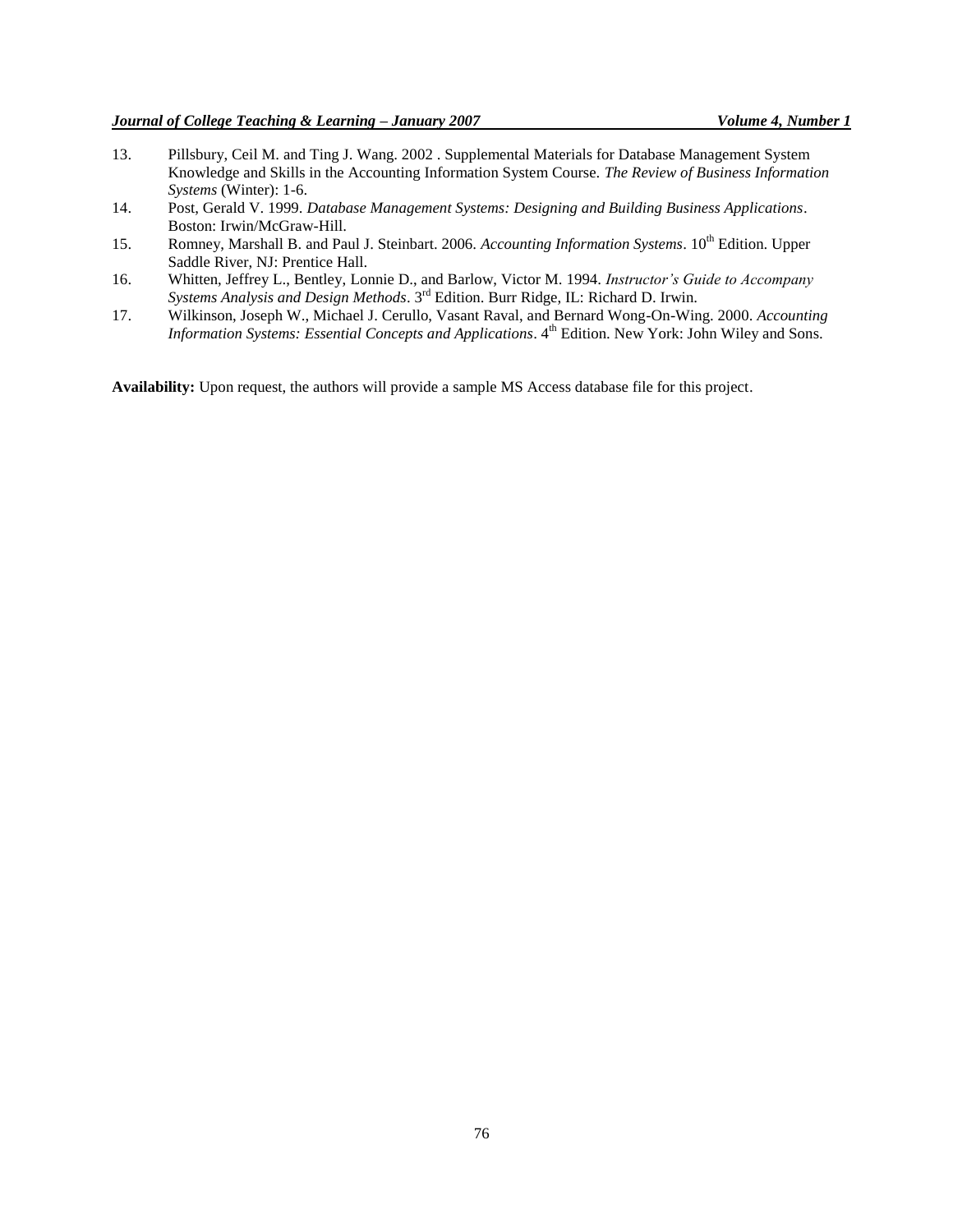| <b>SUA</b><br>Project                                        |                                |                                       |                     | Systems<br>Analysis | Logical | Design                                                 | Physical Design                 | Implementation               |                      |
|--------------------------------------------------------------|--------------------------------|---------------------------------------|---------------------|---------------------|---------|--------------------------------------------------------|---------------------------------|------------------------------|----------------------|
| Hollander, Denna,<br>and Cherrington<br>(2000)               | Project ID<br>and<br>Selection | Project<br>Initiation and<br>Planning |                     | Systems<br>Analysis | Logical | Design                                                 | Physical Design                 | Implementation               | Maintenance          |
| Romney and<br>Steinbart (2006)                               | <b>Systems Analysis</b>        |                                       | Conceptual Design   |                     |         | Physical Design                                        | Implement.<br>and<br>Conversion | Operation and<br>Maintenance |                      |
| Gelinas, Sutton, &<br>Fedorowicz<br>(2004)                   | Analysis                       |                                       |                     | Design              |         |                                                        | Implementation                  | Operation                    |                      |
| Jones and Rama<br>(2006)                                     | <b>Systems Investigation</b>   |                                       | Systems<br>Analysis |                     |         | <b>Systems Design</b><br><b>Systems Implementation</b> |                                 |                              |                      |
| Hall (2004)                                                  | <b>Systems Strategy</b>        |                                       | Project Initiation  |                     |         | In-House Development or<br><b>Commercial Packages</b>  |                                 | Maintenance                  |                      |
| Wilkinson,<br>Cerullo, Raval,<br>and Wong-On-<br>Wing (2000) |                                | <b>Systems Planning</b>               |                     | Systems<br>Analysis |         | <b>Systems Design</b>                                  | Systems<br>Selection            | Systems<br>Implement.        | Systems<br>Operation |

**TABLE 1 Comparison of Systems Development Approaches**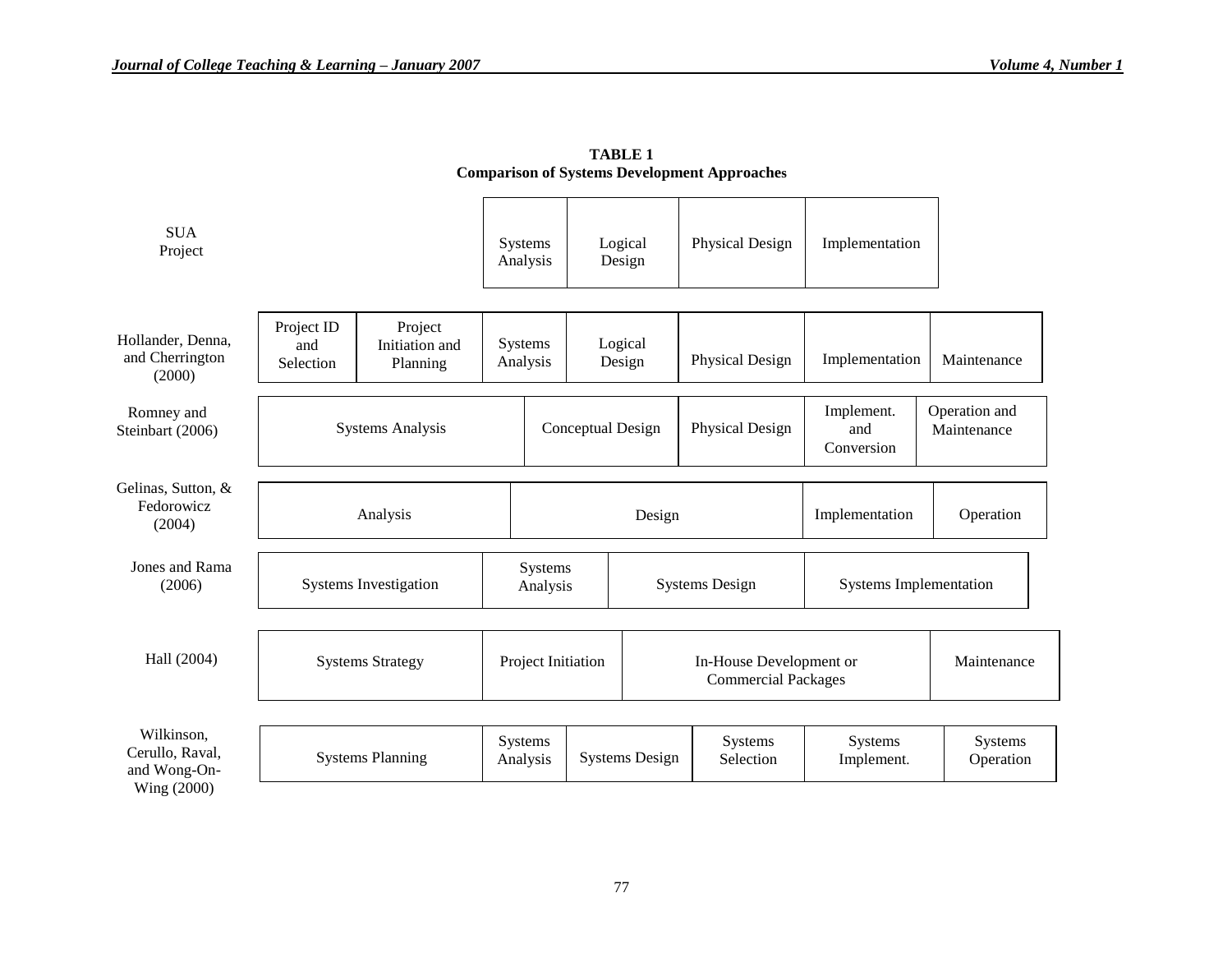

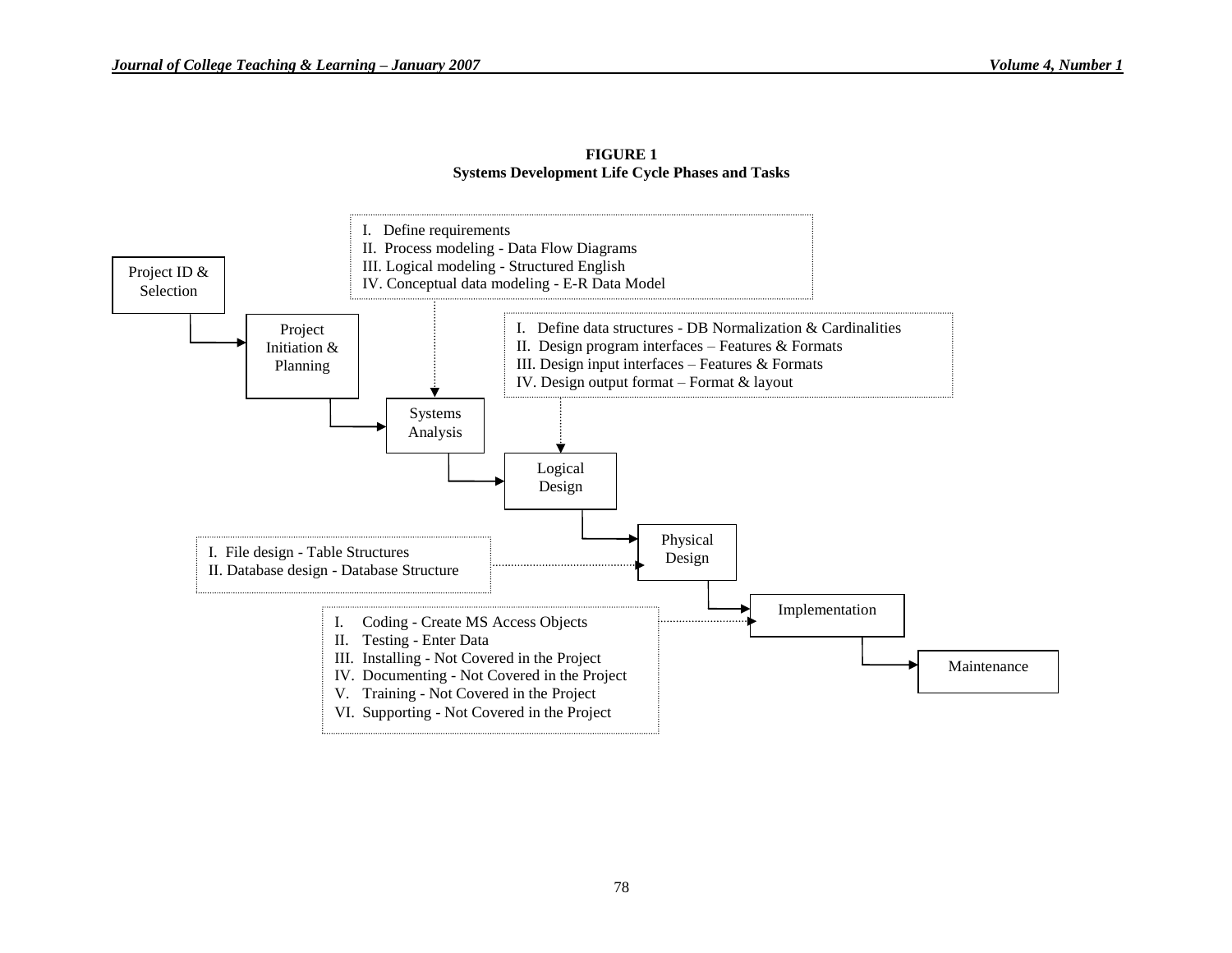# PHASE I - SYSTEMS ANALYSIS **Task I: Define System Requirements Task II: Process Modeling (Figure 3) Task III: Logical Modeling Task IV: Conceptual Data Modeling (Table 4 & Figure 4) (Table 3)** PHASE **II** - LOGICAL DESIGN **Task I: Define Task II: Design Task III: Task IV: Design Data Design Input Program Output Formats Structures Interfaces Interfaces (Figure 4 & (Figure 6) (Figure 5) Table 5)** an an an PHASE III - PHYSICAL DESIGN **Task I: File Task II: DB Design Design (Table 5) (Figure 7)** PHASE IV - IMPLEMENTATIO **Task I: Coding (Table 6) Task II: Testing (Table 7)**79

## **FIGURE 2**

**Task Flow of the Project**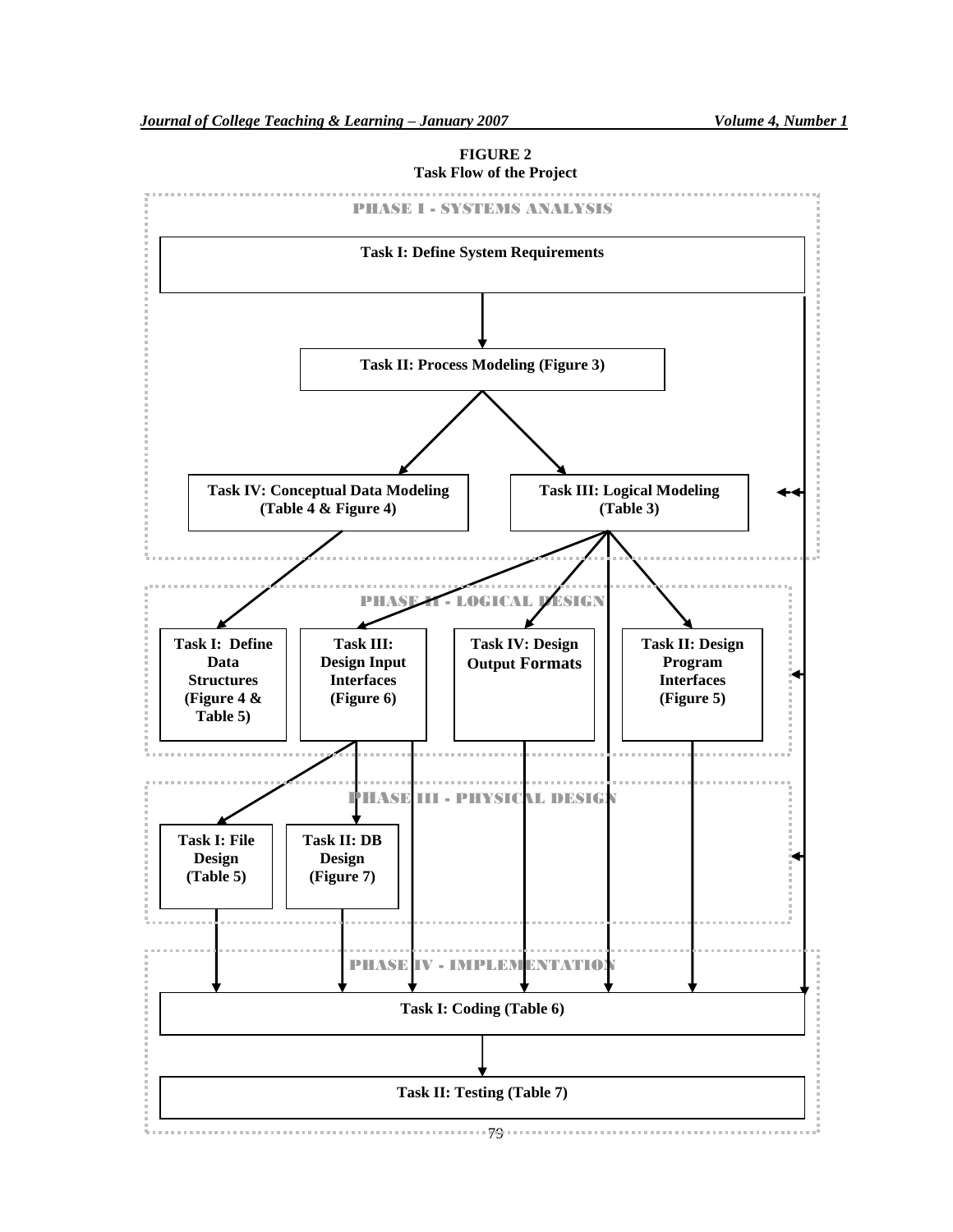



Note: These diagrams (i.e., context and Level 0) may be similar to those depicted in some of the textbooks because they all follow the same processes of general information.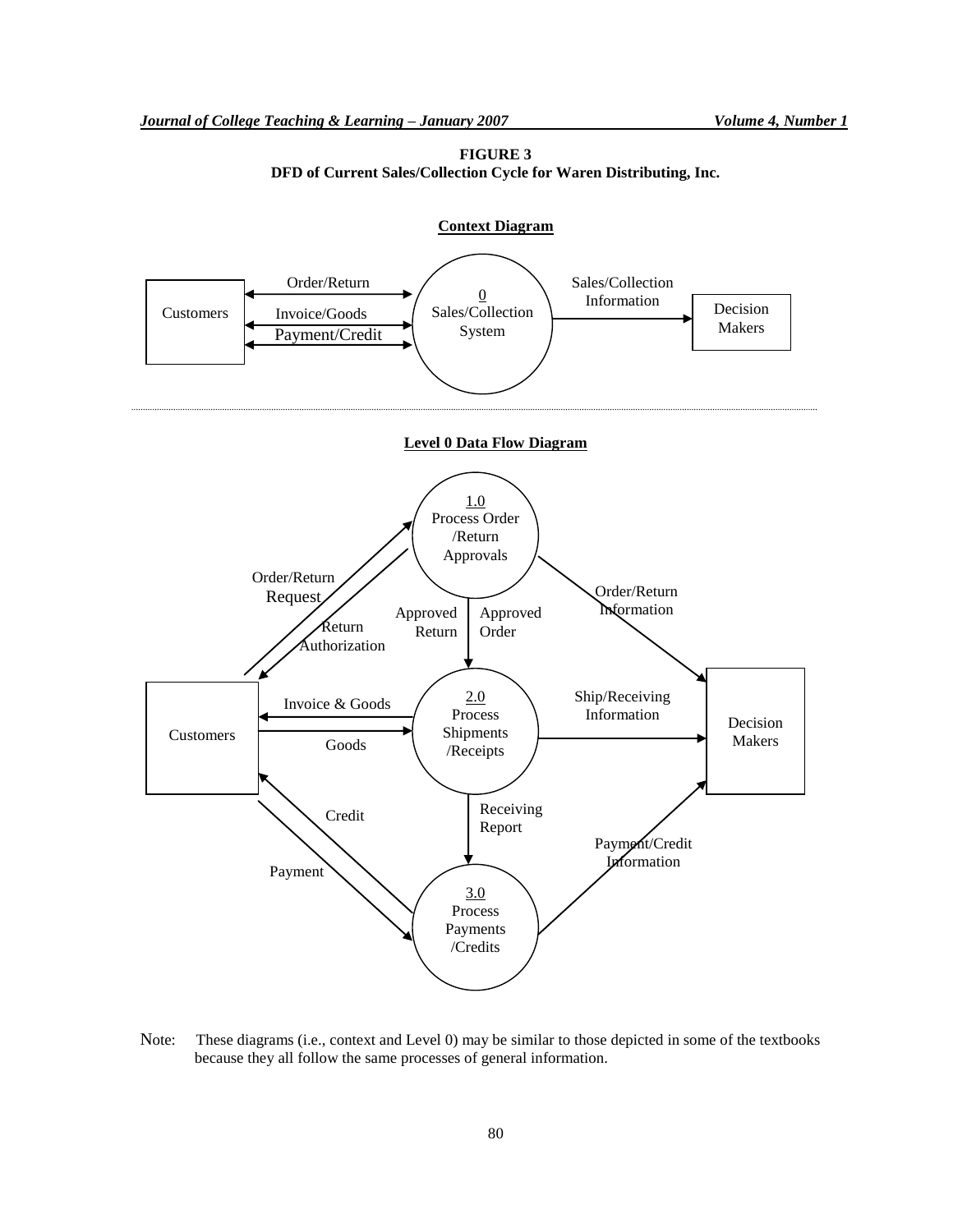



## **Context Dictionary (see note below)**

| $Order =$          | Customer Name + Customer Address + Order # + Order Date + Bill To + Ship To +    |
|--------------------|----------------------------------------------------------------------------------|
|                    | Ship Via + {Product# + Qty Order + Description} + Sign By + Pay Method + $CK#$ + |
|                    | CK\$                                                                             |
| $Ret.$ Req. $=$    | Customer Name + Customer Address + Ret Req# + Ret Date + Refund Method +         |
|                    | Customer# + Req By + Contact + Phone + {Qty Req + Product# + Description + Ret   |
|                    | $Code + Inv# + Inv$ Date + Qty Ret + Unit Price + Disc + Extension $\}$ + Total  |
| Approved Order $=$ | Same as Order + Approved By* [for credit sales only].                            |
| Approved Ret. $=$  | Same as Ret. Req. $+$ Ret Auth By $+$ Ret Auth Date                              |
|                    |                                                                                  |

Note: The context dictionary provides contents for the data flows. This technique is only seen in Hollander, et al. (2000) among all six AIS textbooks. It is an excellent method to completely present the detailed information involved in the process. It shows us what data are flown into and out from (thus available in) a process and a data store (required to be stored).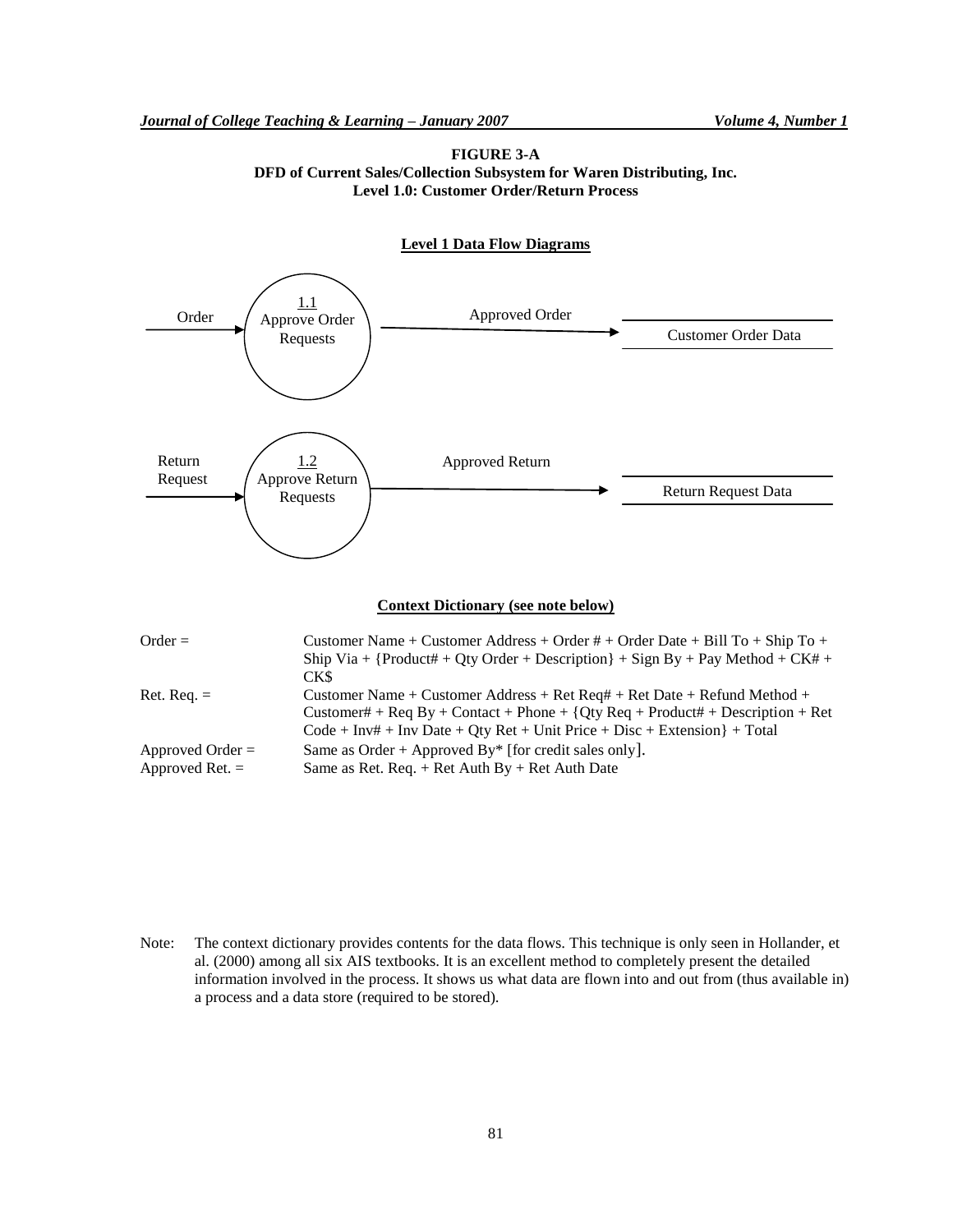**FIGURE 3-B DFD of Current Sales/Collection Subsystem for Waren Distributing, Inc. Level 2.0: Shipment/Receiving Process**

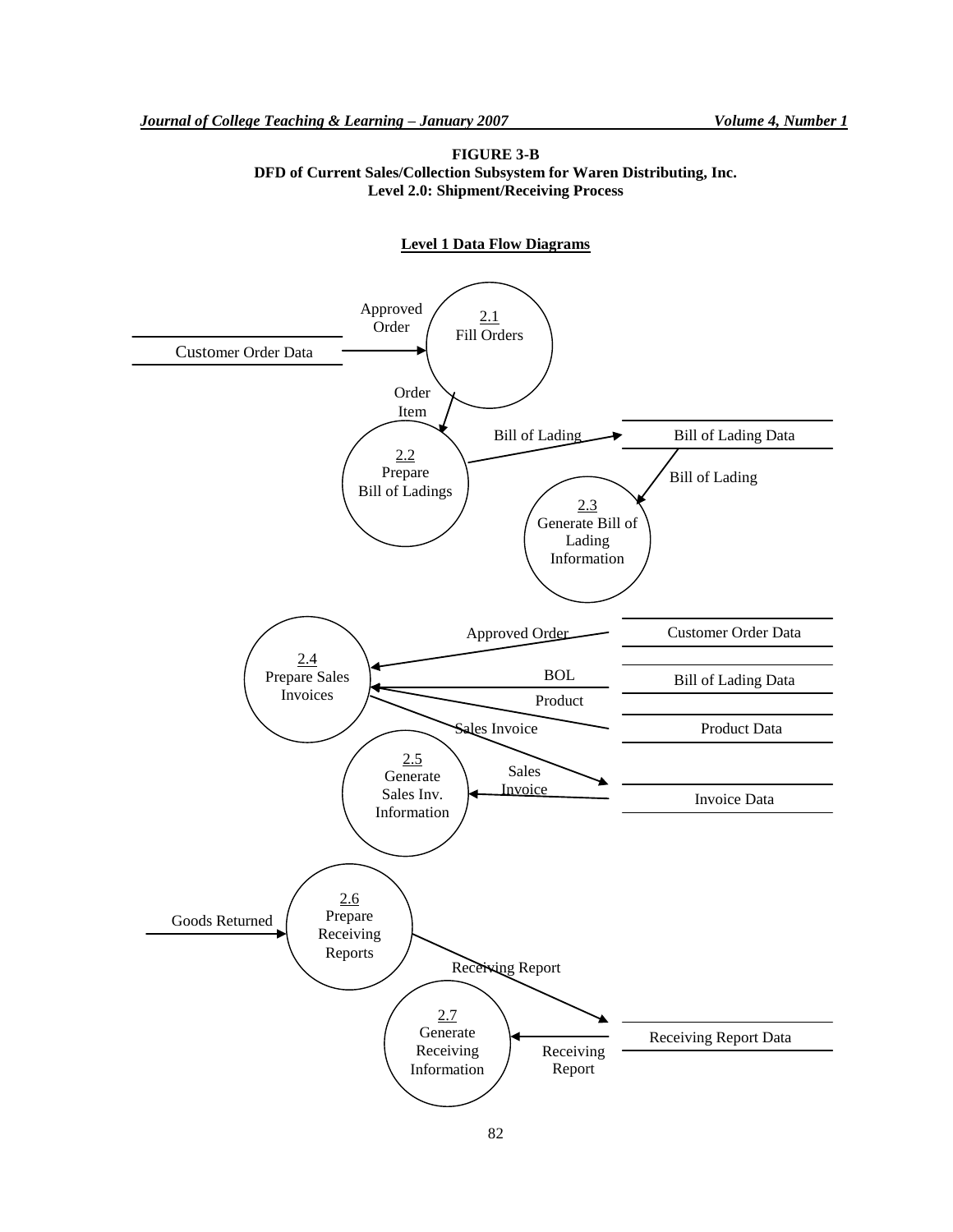## **Context Dictionary**

| Approved Order $=$   | Customer Name + Customer Address + Order# + Order Date + Bill To + Ship To +                       |
|----------------------|----------------------------------------------------------------------------------------------------|
|                      | Ship Via + {Product# + Qty Order + Description} + Sign By + Pay Method + CK# +                     |
|                      | $CK\$ + Customer# + Auth By + Approved By* [for credit sales only].                                |
| Sales Invoice $=$    | Invoice# + Customer Name + Customer Address + City + State + Zip + terms +                         |
|                      | Contact + Inv Date + Prep By + PO# + PO Date + Sign By + Ship Date + Ship Via +                    |
|                      | Bill of Lading# + {Qty order + Product# + Description + Qty Ship + Unit Price +                    |
|                      | Extension + Code} + Total + Customer# + Verify By                                                  |
| Bill of Lading $=$   | Shipper $#$ + Carrier# + Date + Consignee + Street + City + State + Zip + Carrier                  |
|                      | Name + Route + Veh# + $\{$ #Unit Ship + Description + Weight + Rate + Charges $\}$ +               |
|                      | $\text{COD}$ Address + $\text{COD}\$ + $\text{COD}$ Fee + Total Charges + Freight Charges Method + |
|                      | Value + Value Per + Shipper Name + Ship Per + Carrier Name + Carrier Per + Date                    |
| Receiving Report $=$ | $RR# + Date + Receivered From + Address + City + State + Zip + Carrier Name +$                     |
|                      | $PO#/Ret# + Prepaid + Collect + Freight Bill # + {Qty + Item # + Description} +$                   |
|                      | $Remarks + Received By + Delivered To$                                                             |
| Goods Returned $=$   | Ret. Req.# + Date + Vendor + Acct.# + Req. By + $\{Qty + Product # + Desc. + Ret.$                 |
|                      | $Code + Inv. # + Inv. Date + List Price + Ext$                                                     |
| Approved Order $=$   | Customer Name + Customer Address + Order # + Order Date + Bill To + Ship To +                      |
|                      | Ship Via + {Product# + Qty Order + Description} + Sign By + Pay Method + CK# +                     |
|                      | $CK\$ + Approved By* [for credit sales only].                                                      |
| $Product =$          | $Product# + Description + Unit Price + Unit Cost$                                                  |
| Order Item $=$       | ${Product # + Description + Quantity}$                                                             |
|                      |                                                                                                    |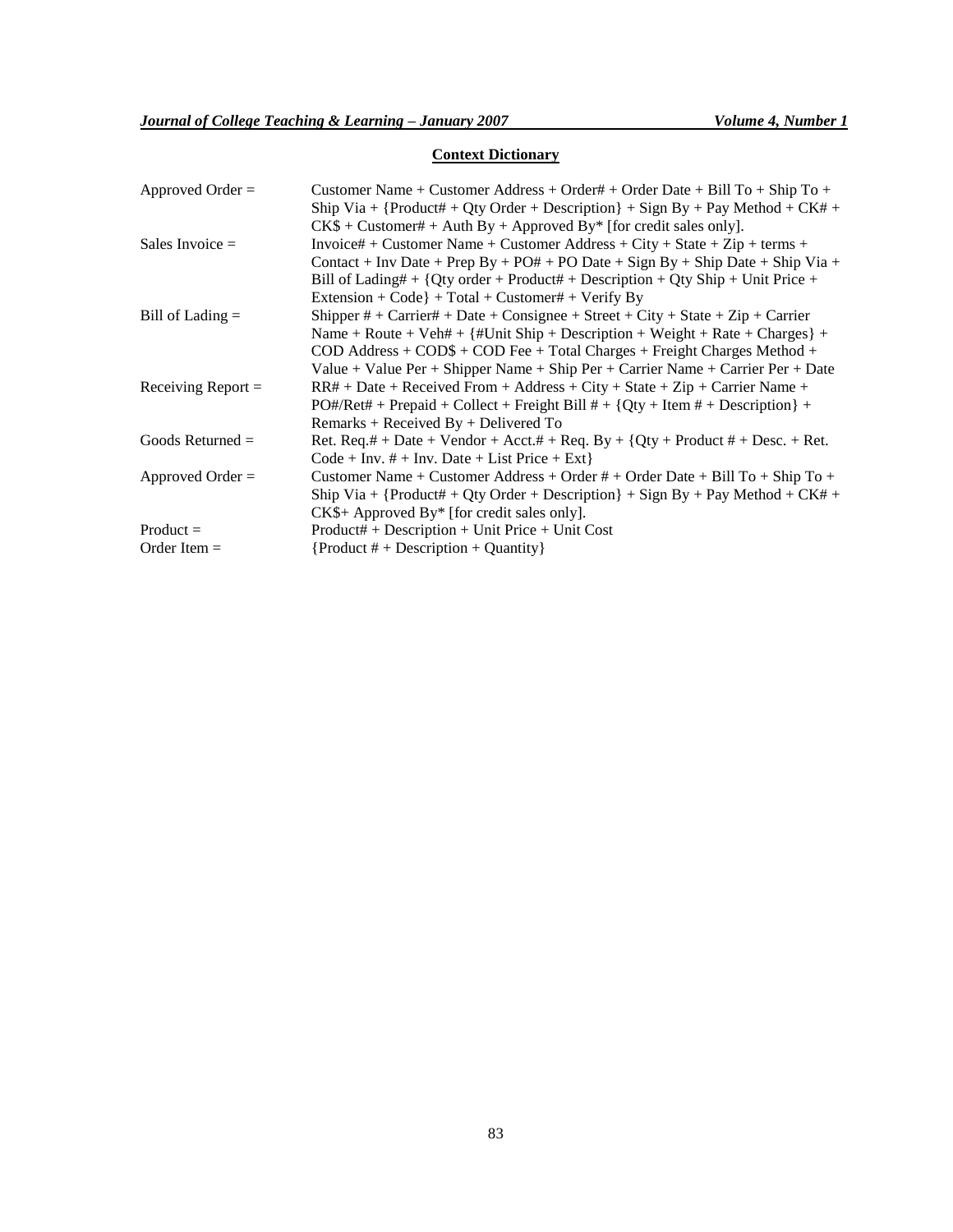



## **Context Dictionary**

| Payment $=$         | Customer Name + Address + City + State + Zip + CK Date + CK# + CK\$ + $\{Inv. #\}$ + |
|---------------------|--------------------------------------------------------------------------------------|
|                     | $Memo + Bank Name + Bank Address + Author By$                                        |
| $Checks =$          | Customer Name + Address + City + State + Zip + CK Date + CK# + CK\$ + {Inv. #} +     |
|                     | $Memo + Bank Name + Bank Address + Author By$                                        |
| Cash Rec. $=$       | Date + Customer Name + Disc + Cash $$ + CK# + {Inv#}$                                |
| Approved Return $=$ | Ret. Req.# + Date + Vendor + Acct.# + Req. By + {Qty + Product # + Desc. + Ret.      |
|                     | $Code + Inv. # + Inv. Date + List Price + Ext] + Ret. Author. By + Date$             |
| $RR =$              | $RR# + Date + Receivered From + Address + City + State + Zip + Carrier Name +$       |
|                     | $PO#/Ret\# + Prepaid + Collect + Freight Bill # + {Qty + Item # + Description} +$    |
|                     | Remarks + Received $By + Delivered$ To                                               |
| $Credit$ Memo $=$   | $CM# + Date + Credit To + Acct. # + Ret. Req. # + Inv. # + Inv. Date + RR# +$        |
|                     | ${Item # + Desc. + Qty + Unit Price + Amt} + Total + Ret. Method + Prep. By$         |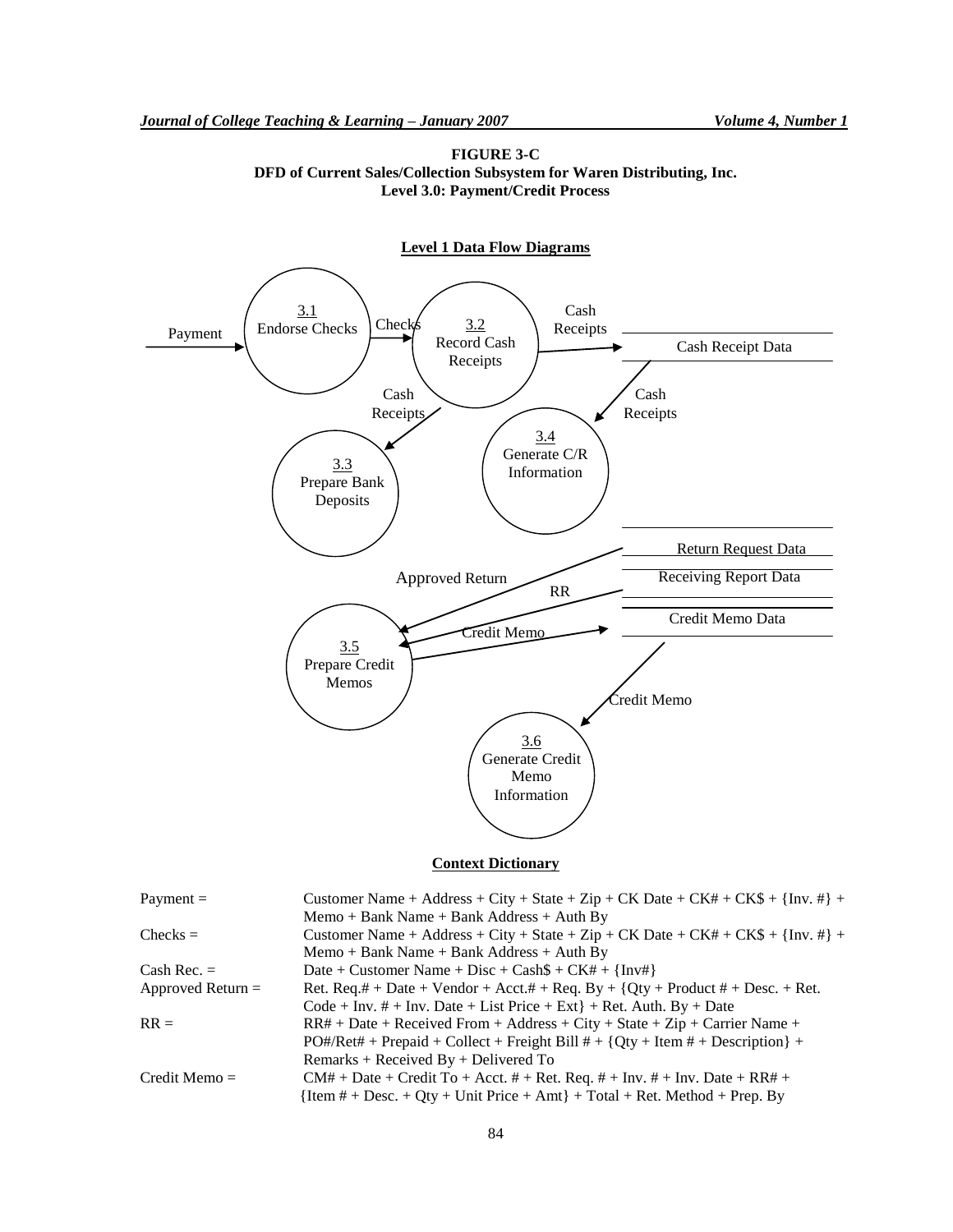## **TABLE 3**

## **Logical Models for Processing Customer Order/Return in the Level 1 DFD**

Do nothing

Backorder

Prepare partial shipment and

## **2.1 Fill Orders**

For each customer order, do the following:

| 1. Pick each ordered item from inventory |
|------------------------------------------|
| If found with ordered quantity           |
| If found without enough quantity         |

If out of stock Place an order and backorder 2. Check for inventory level (added; not in the current system) If satisfied Do nothing If not satisfied Place an order 3. Proceed with the next process

## **2.4 Prepare Sales Invoices**

For each Bill of Lading, do the following:

- 1. Issue a new pre-numbered invoice
- 2. Find customer information from customer file If found Write information on the invoice<br>If not found Establish an account & write on t

Establish an account  $&$  write on the invoice (added)

- 3. Find sale price for each product from current price list & write on the invoice
- 4. Fill out all related information using customer's order form
- 5. Review the invoice and support documents (performed by Adams)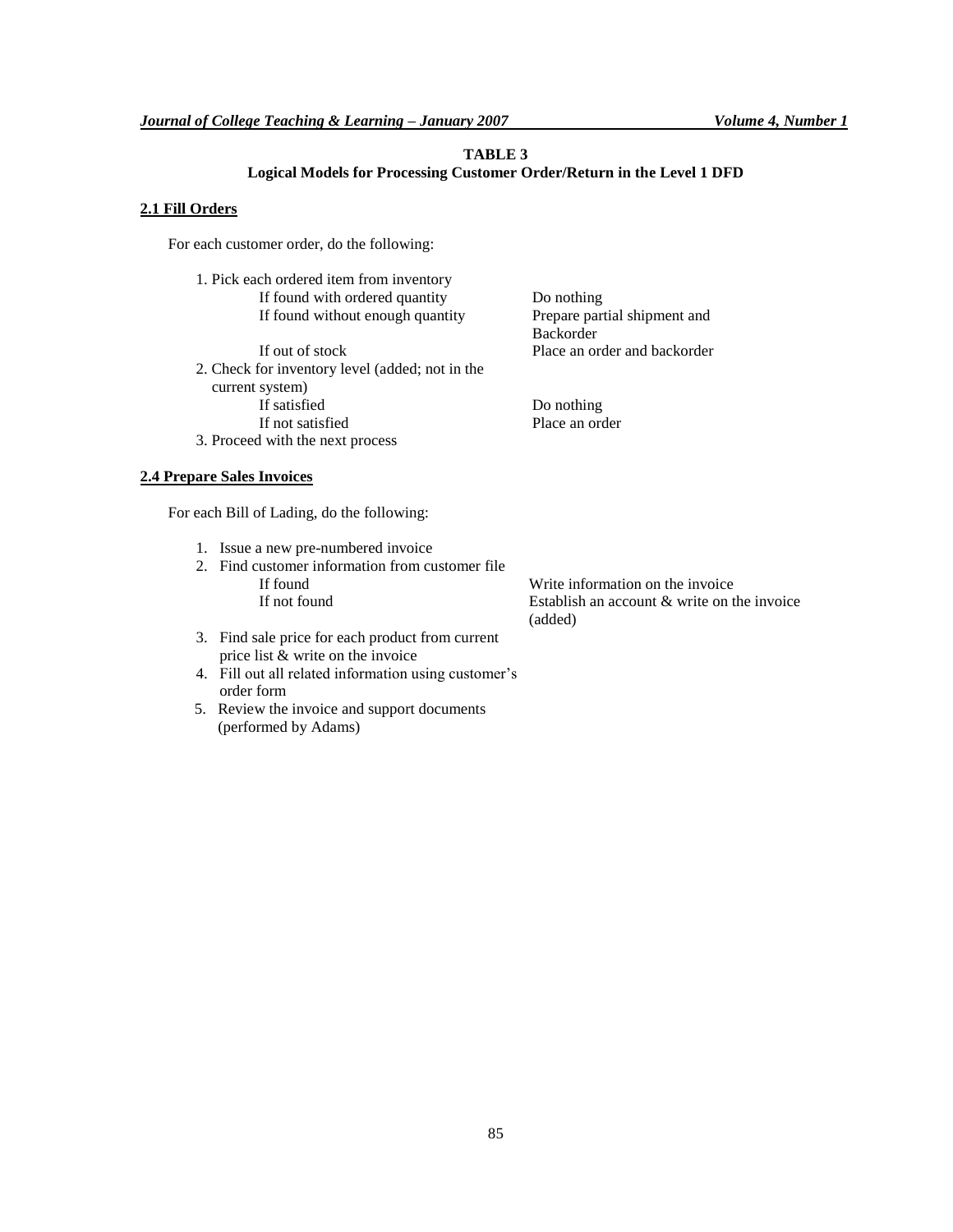## **TABLE 4**

## **Summary of Processes and Data Stores from Level 1 DFD**

## **All Processes from Level 1 DFD:**

## **Order/return**

- 1.1 Approve order request (performed manually on the paper documents)
- 1.2 Approve return request (performed manually on the paper documents)

## **Shipment/Return**

- 2.1. Fill order (performed manually)
- 2.2. Prepare bill of lading
- 2.3. Generate bill of lading information (producing a single report)
- 2.4. Prepare sales invoice
- 2.5. Generate sales invoice (producing a single report)
- 2.6. Prepare receiving receipt
- 2.7. Generate receiving report information (producing a single report)

#### **Payment/Credit**

- 3.1. Endorse check (performed manually on the paper documents)
- 3.2. Record cash receipts
- 3.3. Prepare bank deposit (Assume a manual process)
- 3.4. Generate cash receipts information (producing a single report)
- 3.5. Prepare credit memo
- 3.6. Generate credit memo information (producing a single report)

## **All Data Stores from Level 1 DFD:**

## **Customer order/return**

- Customer Order Data (remained manually)
- Return Request Data (remained manually)

#### **Shipment/Return**

- Customer Order Data (remained manually)
- Product Data
- Invoice Data
- Bill of Lading Data
- Receiving Report Data

#### **Payment/Credit**

- Cash Receipt Data
- Return Request Data (remained manually)
- Receiving Report Data
- Credit Memo Data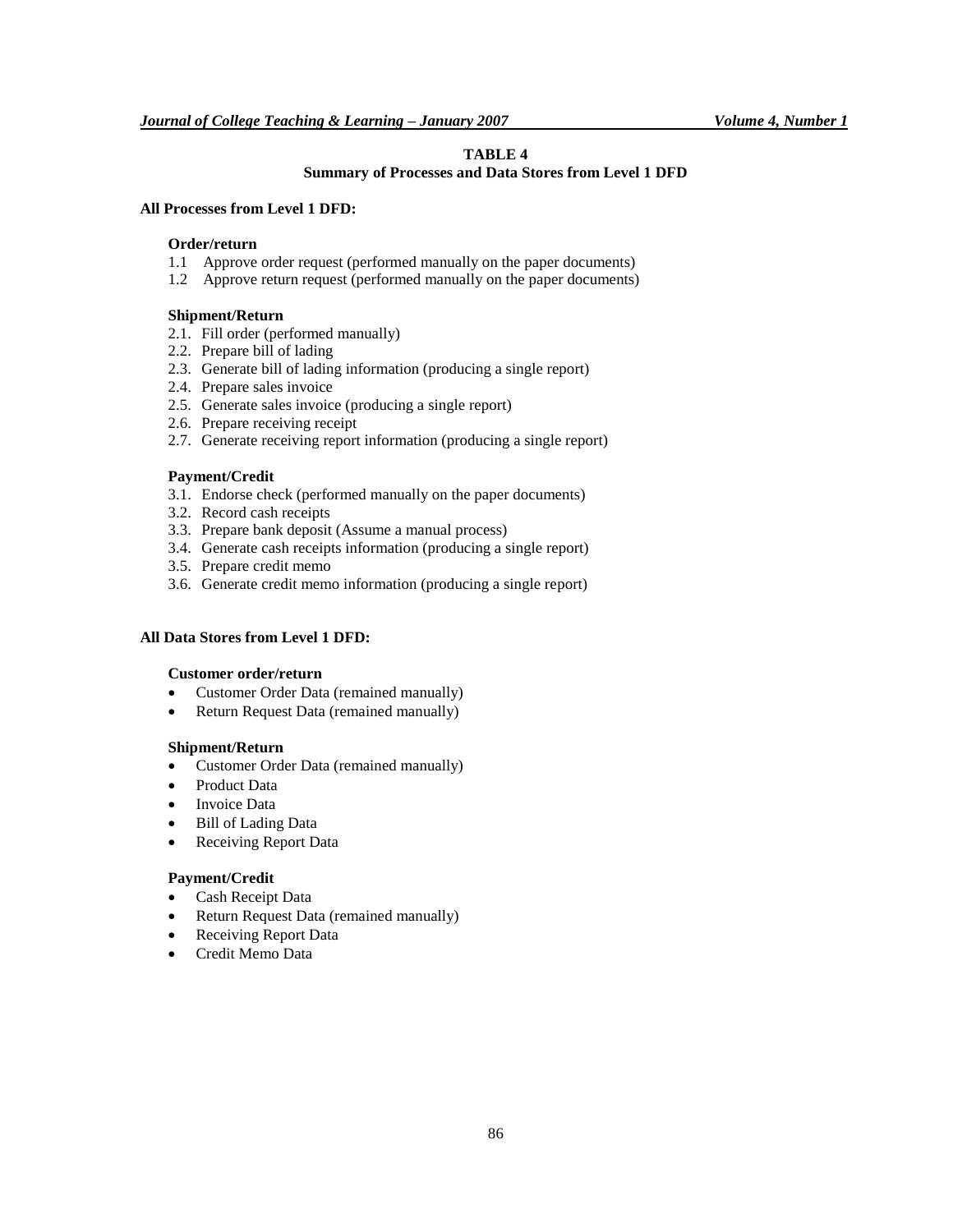

**FIGURE 4 Simplified E-R Data Model of the Sales/Collection Subsystem for the SUA Case (Normalized Entities)**

- Batini notation is adopted here for representing the cardinality information based on the business rules and policies adopted in the SUA case. Some of the relationships are assumed so that they can be more flexible in handling the operations.
- Assuming that a 9-digit zip code determines the city in addition to the state.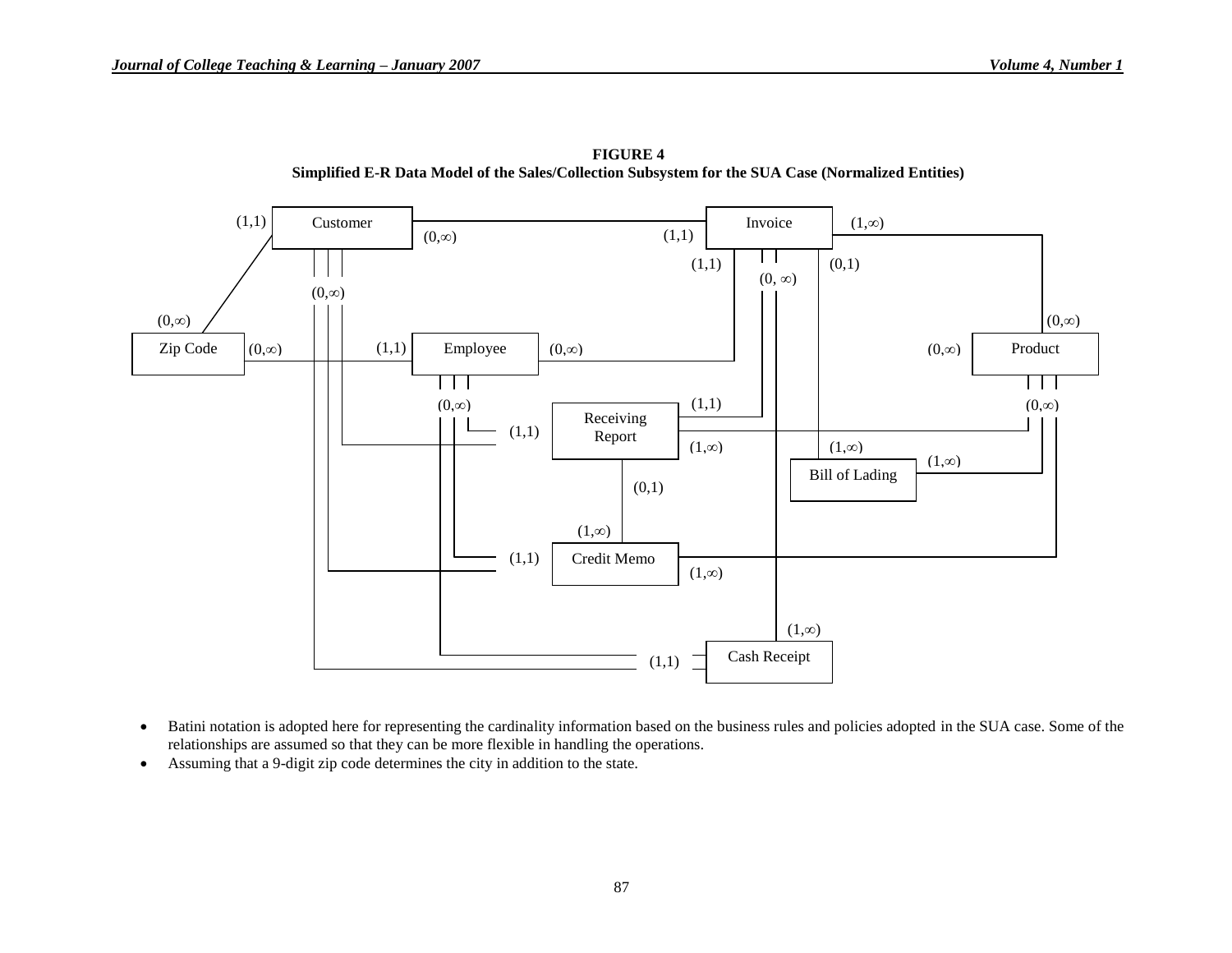## **TABLE 5 Table Structures (Normalized)**

## **Processes:**

| Invoice $=$          | Inv#, Inv Date, [PSS#], POID, PO Date, Sign, [BOL#], Total, [Customer#], [VSS#])  |
|----------------------|-----------------------------------------------------------------------------------|
| Bill of Lading $=$   | (BOL #, Date, Consignee, Street, [Zip], [CarrierID], Route, Veh#, COD Address,    |
|                      | COD\$, COD Fee, Total Charges, Freight Charges Method, Value, Value Per, Shipper  |
|                      | Name, Ship Per, Sign Date)                                                        |
| Receiving Report $=$ | (RR#, Date, [Customer#], [CarrierID], PO#/Ret#, Prepaid, Collect, Freight Bill #, |
|                      | Remarks, [SS#], [LocID], [Inv#])                                                  |
| Cash Rec. $=$        | (CRID, Date, [Customer#], Disc, Cash\$, CK#)                                      |
| $Credit$ Memo $=$    | (CM#, Date, [Customer#], [Ret. Req#], [Inv#], [RR#], Total, Ret. Method, [SS#])   |
|                      |                                                                                   |

## **Bridge Tables:**

| $InvProd =$ | ([Inv#], [Product#], Qty order, Qty Ship, Extension, Code) |
|-------------|------------------------------------------------------------|
| $BOLProd =$ | ([BOL#], [Product#], #Unit, Weight, Rate, Charges)         |
| $RRProd =$  | ([RR#], [Product#], [RetReqID], Oty)                       |
| $CRInv =$   | ( [CRID], [Inv#], Amt)                                     |
| $CMProd =$  | ([CM#], [Product#], Qty, Amt)                              |

## **Accounts:**

| $Customer =$ | (Customer#, Customer Name, Address, [Zip], Contact, Phone)                    |
|--------------|-------------------------------------------------------------------------------|
| $Emplove =$  | (SS#, First, Mid, Last, Initials, Address, [Zip], Phone, DOB, DateEmp, Occup, |
|              | DateTerm                                                                      |
| $Product =$  | (Product#, Description, Unit Price, Unit Cost)                                |
| $ZipCode =$  | (Zip, City, State)                                                            |
| $Carrier =$  | (CarrierID, Name)                                                             |
| $Location =$ | (LocID, Place)                                                                |

## Note:

- 1. Credit Term is a constant (i.e., 2%/10 day & net/30 days) and thus is excluded.
- 2. To reduce the degree of redundancy, we also created tables, such as Carrier and Location.
- 3. The **underline** indicates the table's **primary key** and the brackets, **[ ],** designate a **foreign key**.

## **Customer**

| <b>Field Name</b> | Data Type | <b>Field Size</b> | Format |
|-------------------|-----------|-------------------|--------|
| <b>Customer#</b>  | Text      |                   | None   |
| CustName          | Text      | 50                | None   |
| CustAddress       | Text      | 50                | None   |
| Zip               | Text      |                   | None   |
| Contact           | Text      | 50                | None   |
| Phone             | Text      |                   | None   |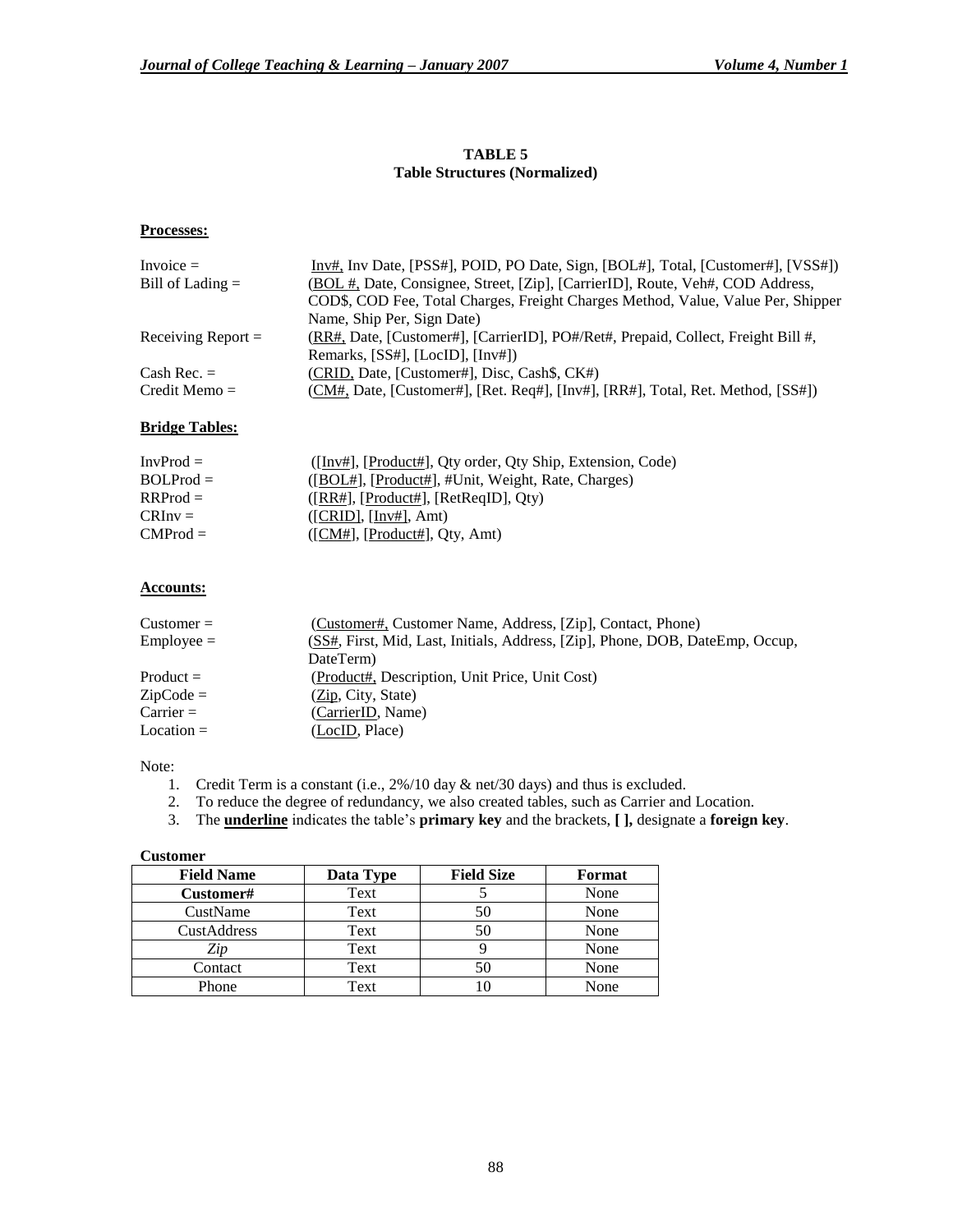

**FIGURE 5 Program Interface -Switchboard for the Sales/Collection Subsystem**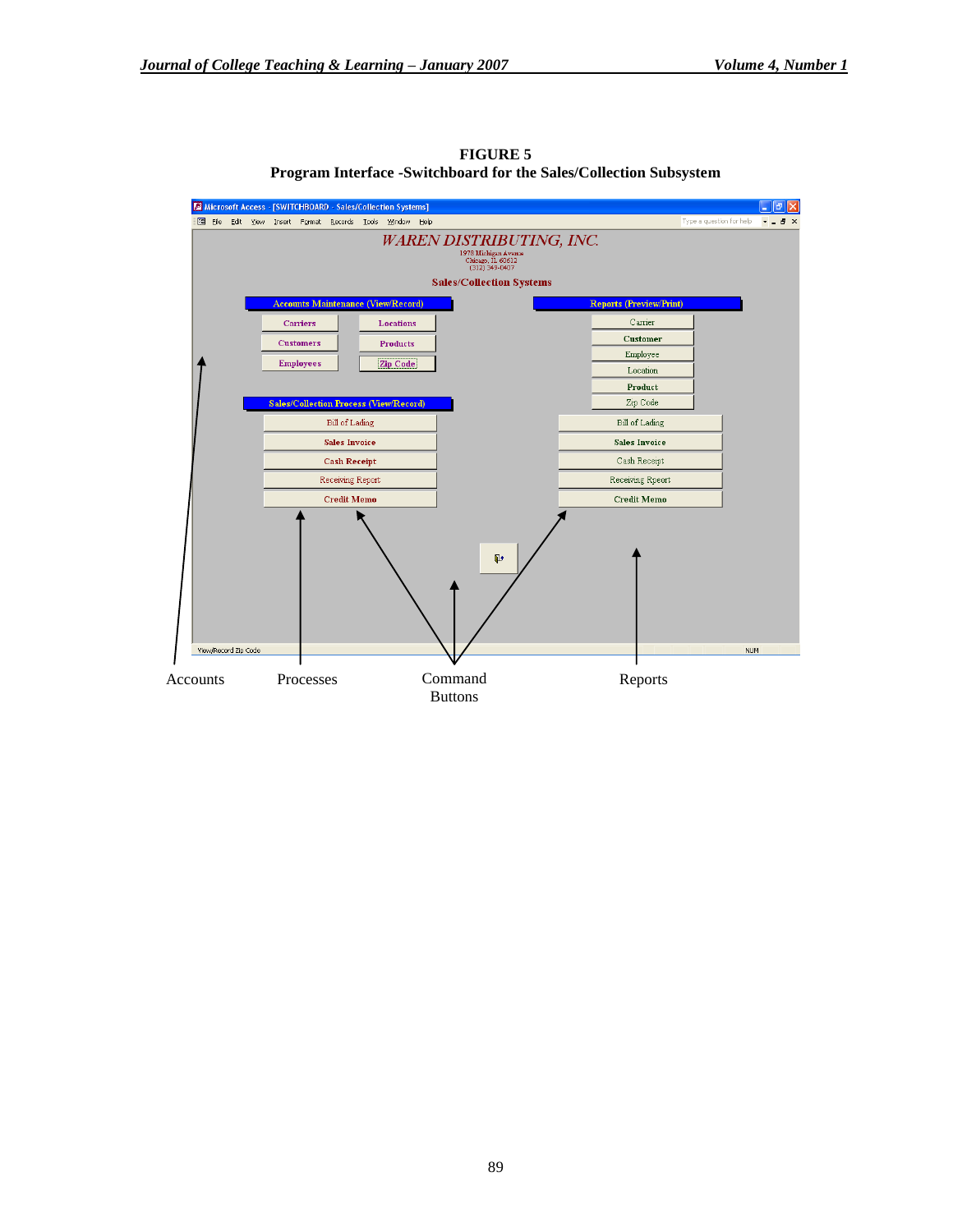

**FIGURE 6 Input Interfaces -- Sales Invoice for the Sales/Collection Subsystem**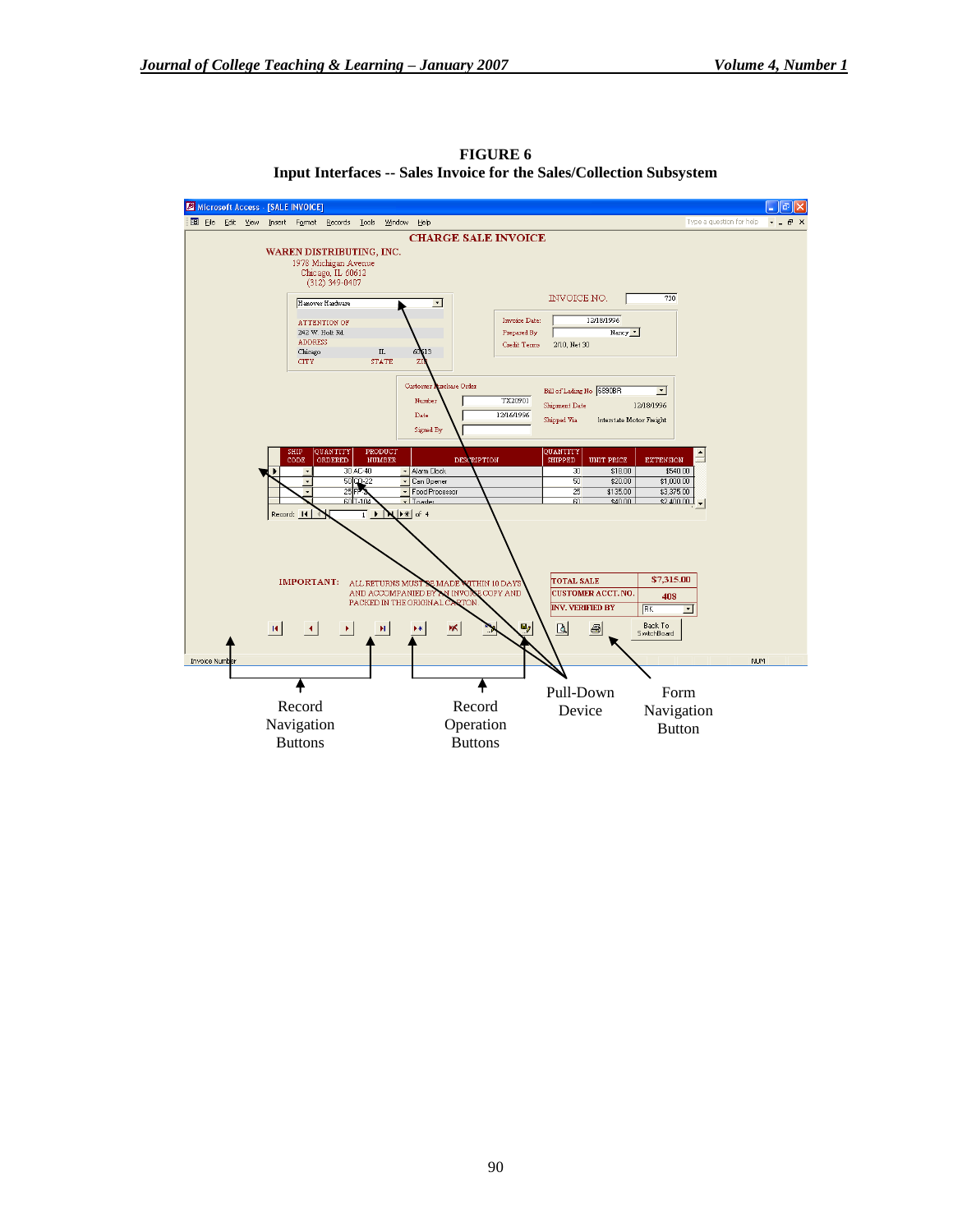

**FIGURE 7 Database Structure for the Sales/Collection Subsystem**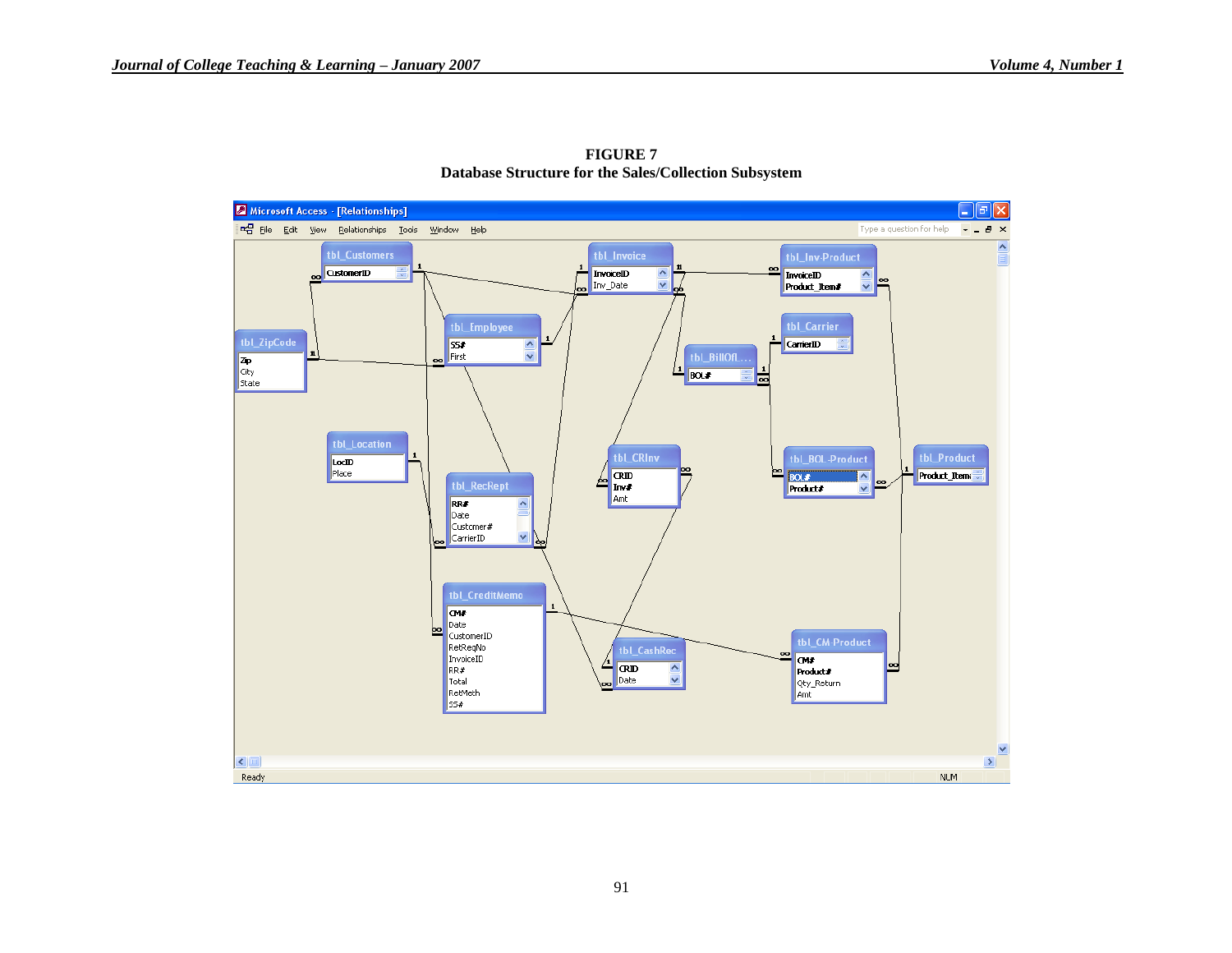## **Table 6**

## **List of Tables, Forms, and Reports for the Sales/Collection Subsystem**

#### **Tables (Based On The Files Identified In The Conceptual Data Model And Logical Design):**

- 1. Customer
- 2. Employee
- 3. Product
- 4. Invoice
- 5. Invoice-Product (for bridging many-to-many relationship)
- 6. BillofLading
- 7. Carrier
- 8. BOL-Product (for bridging many-to-many relationship)
- 9. Receiving Report (or RR)
- 10. Location
- 11. RR-Product (for bridging many-to-many relationship)
- 12. Cash Receipt (or CR)
- 13. CR-Invoice (for bridging many-to-many relationship)
- 14. Credit Memo (or CM)
- 15. CM-Product (for bridging many-to-many relationship)
- 16. Zip Code

## **Forms (Based On Some Of The Processes And Files Identified In The DFD Summary):**

Forms are created to provide user interfaces for viewing, adding, deleting, and updating data in the database. Forms can also be used to communicate between the system and the users (e.g., users' choices). As a result, the following forms are created:

- 1. Customer (based on Customer table)
- 2. Employee (based on Employee table)
- 3. Product (based on Product table)
- 4. Invoice with a sub-form (based on Invoice & Invoice-Product tables)
- 5. BillofLading with a sub-form (Billof Lading & BOL-Product tables)
- 6. Carrier (based on Carrier table)
- 7. RecReport with a sub-form (Receiving Report & RR-Product tables)
- 8. Location (based on Location table)
- 9. CashRecpt with a sub-form (Cash Receipt & CR-Invoice tables)
- 10. CreditMemo with a sub-form (Credit Memo & CM-Product tables)
- 11. Zip Code (based on Zip Code table)
- 12. Switchboard (navigate between forms and reports)

## **Reports (Based On Some Of The Processes Identified In The DFD Summary):**

- 1. Customer list in alphabetical order based on the customer's name
- 2. Employee list (alphabetical)
- 3. Product list (sorted by product number)
- 4. Invoice (based on a specific Invoice number)
- 5. Bill of Lading (based on a specific Bill of Lading number)
- 6. Carrier list (alphabetical)
- 7. Receiving Report (based on a specific Receiving Report number)
- 8. Location list (alphabetical)
- 9. Cash Receipt (based on a specific Cash Receipt number)
- 10. Credit Memo (based on a specific Credit Memo number)
- 11. Zip Code list (alphabetical based on State & City, ascending order)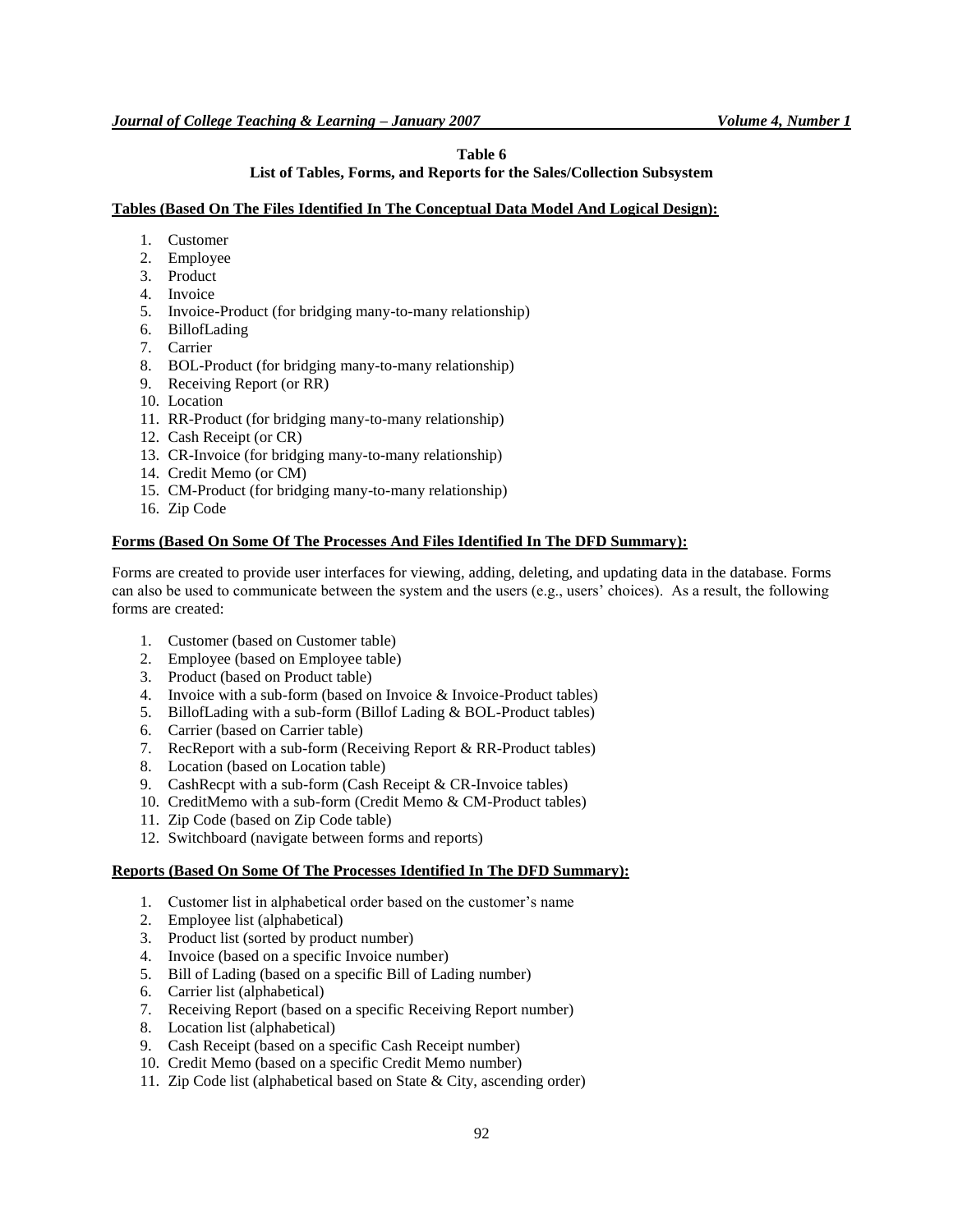## **TABLE 7 Testing**

## **Zip Code**

| Zip   |         | <b>State</b> |
|-------|---------|--------------|
| 60613 | Chicago |              |
| 60614 | Chicago |              |
| 60615 | Chicago |              |

## **Customer**

| Cust# | <b>Name</b>              | <b>Address</b>   | Zip   | <b>Contact</b> | <b>Phone</b> |
|-------|--------------------------|------------------|-------|----------------|--------------|
| 406   | Bertram Appliance        | $121$ E. Front   | 60613 | Mr. Bertram    | 555-5512     |
| 407   | <b>Fritter Appliance</b> | 13210 S. Logan   | 60614 | Ms. Fritter    | 555-1359     |
| 408   | Hanover Hardware         | 242 W. Holt Road | 60613 |                | 555-8957     |
| 409   | Reliance Electric        | 1231 S. Cedar    | 60615 | Amy            | 555-6872     |

## **Employee**

| SS#         | First | Middle | Last   | <b>Initials</b> | Zip   | $\cdots$ |
|-------------|-------|--------|--------|-----------------|-------|----------|
| 365-73-2376 | Rav   |        | Kramer | RK              | 60613 |          |
| 379-54-9833 | Jim   |        | Adams  | JA              | 60614 |          |
| 367-55-4832 | Nancv |        | Ford   | NF              | 60615 |          |

## **Product**

| <b>Product #</b> | <b>Description</b>  | <b>Unit Cost</b> | <b>Unit Price</b> |  |
|------------------|---------------------|------------------|-------------------|--|
| $AC-40$          | Alarm Clock         | \$15.00          | \$18.00           |  |
| $B-28$           | <b>Blender</b>      | \$38.00          | \$53.00           |  |
| $CM-15$          | Coffee Maker        | \$39.00          | \$60.00           |  |
| $CO-22$          | Can Opener          | \$16.00          | \$20.00           |  |
| EFP-510          | Electric Frying Pan | \$29.00          | \$40.00           |  |

## **Invoice**

| Inv# | Cust# | <b>InvDate</b> | <b>PrepBy</b> | PO#     | <b>PODate</b> | Prod#   | Qty |
|------|-------|----------------|---------------|---------|---------------|---------|-----|
| 730  | 408   | 12/18/1996     | Nancy Ford    | TX20901 | 12/16/1996    | $AC-40$ | 30  |
|      |       |                |               |         |               | $CO-22$ | 50  |
|      |       |                |               |         |               | $FP-2$  | 25  |
|      |       |                |               |         |               | $T-104$ | 60  |
| 731  | 406   | 12/22/1996     | Nancy Ford    | GR253   | 12/20/1996    | $B-28$  |     |
|      |       |                |               |         |               | $CM-15$ | 35  |